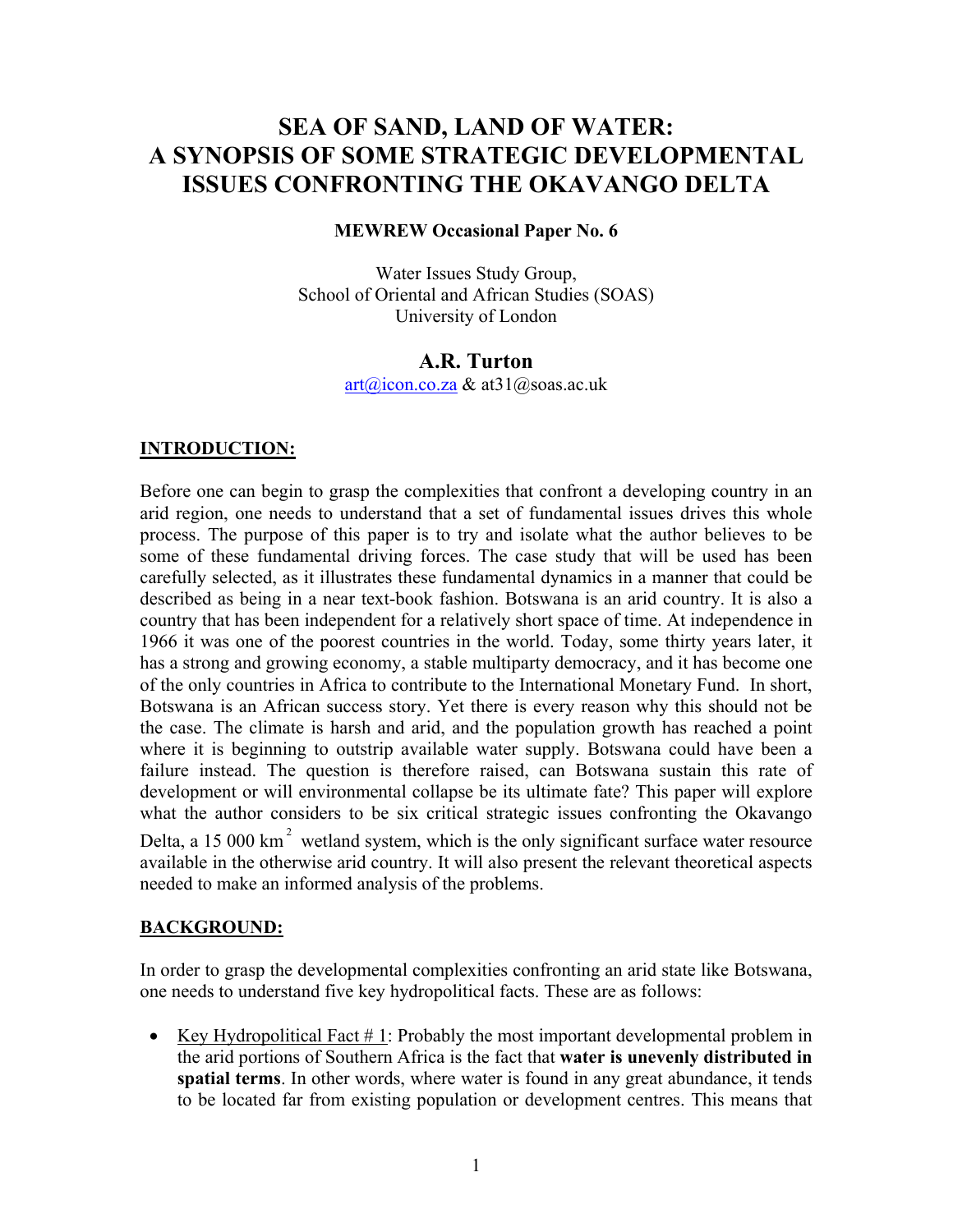in order to be effectively harnessed into economic potential, water has to be moved over great distances and at great costs. Botswana illustrates this graphically.

- Key Hydropolitical Fact  $\#$  2: As a direct result of the spatial maldistribution of water, existing sources of water become critically important in **strategic terms**. This generally means that they become exploited to a point where the resource base may eventually collapse. In Botswana, the Okavango Delta is the only source of permanently running surface water within the state borders. The Okavango Delta case study thus offers a textbook example of the problem being analyzed.
- Key Hydropolitical Fact  $\#$  3: The problems related to the critical strategic importance of existing water for states in arid regions is compounded by the fact that **existing supplies originate in other countries**. This is called exogenous water in hydropolitical terminology. This introduces a critical variable into the overall hydropolitical equation – that of riparian position (and overall dependence on the actions of upstream riparians over which the downstream partner has little or no control). In the case of Botswana, 94% of all available surface water originates from outside the borders (Gleick, 1993:108). The importance of this fact is reinforced when one notes that the ratio of external water supply to internal water supply for Botswana is 16.9:1 (Gleick, 1993:108) which is very high.
- Key Hydropolitical Fact # 4: The Okavango Delta is what can be described as a terminal lake or water body. A **terminal water body** can be defined as being a body of water without a surface outflow. The problems related to the development of water resources from a terminal system relate to the fact that the level of the water body in question is a function of the balance between surface inflow and net evaporation minus precipitation (Micklin, 1994). In this regard, lessons that have been learned from the Aral Sea can be used to gain a greater understanding of what the implications of this unique situation are in developmental terms.
- Key Hydropolitical Fact # 5: **Aridity** means that the naturally occurring precipitation is lower than the potential evapotranspiration demand (Arnestrand & Hanson*,* 1993:20). This is a completely natural phenomenon, which means that more water is lost through either evaporation or transpiration via plant stomata than falls naturally. In the case of the Okavango Delta, evapotranspiration accounts for some 96% of the total water loss from the overall system (Scudder *et al.,* 1993:361). The significance of this fact in developmental terms is essentially threefold.
	- 1) Water **resource managers** are tempted to regard this as an unnecessary loss of vitally needed water and therefore try and do something to attenuate it.
	- 2) Although the overall water resource may at first glance appear to be substantial, in reality the **exploitable component** of the total water available is in fact considerably small.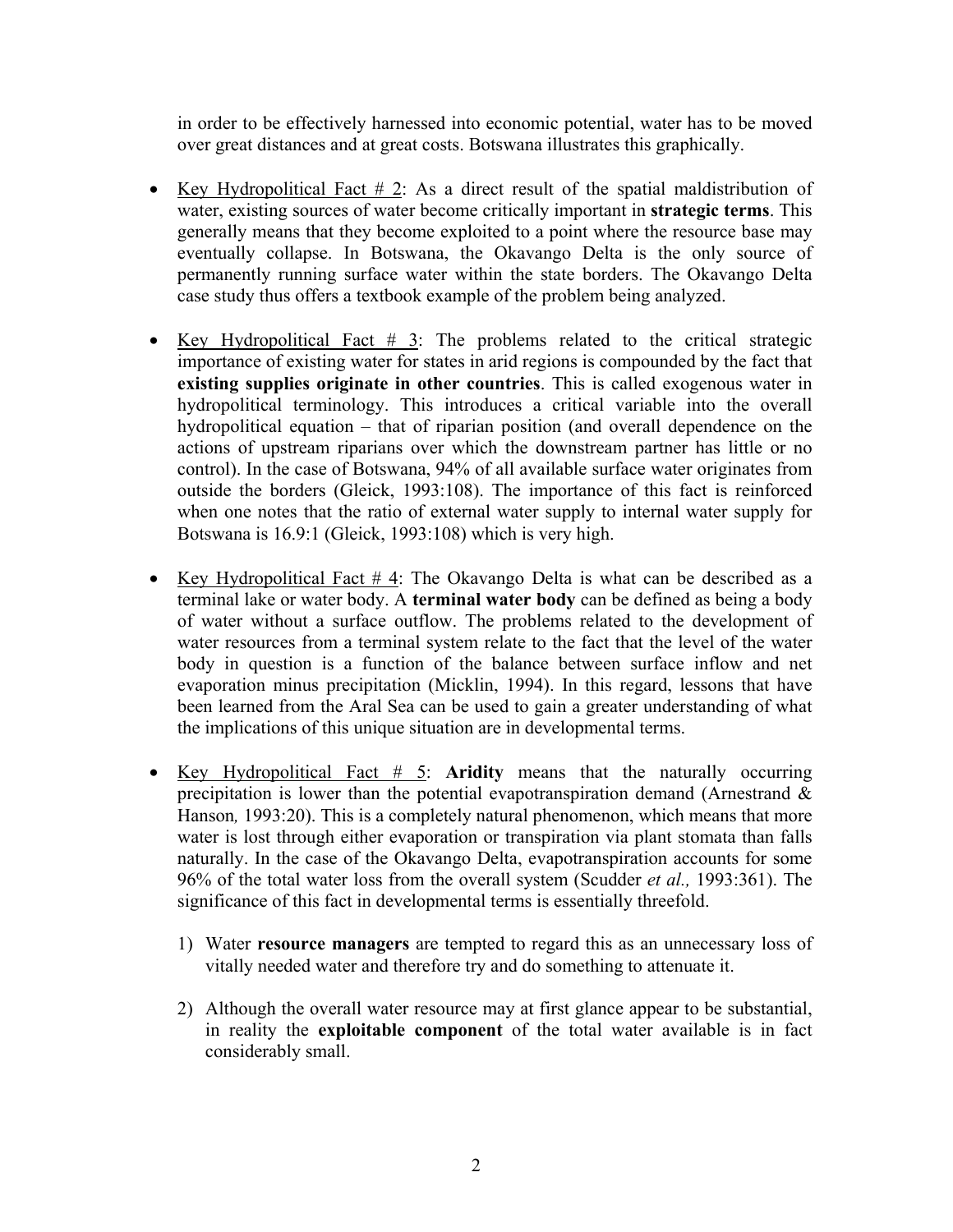3) **Irrigation** is not a viable option as most of the water will simply be lost to evapotranspiration.

## **ECOLOGICAL DYNAMICS OF THE DELTA:**

Having been introduced to the five key hydropolitical facts that form the background to any understanding of the development-related constraints that confront states in arid regions, it now becomes necessary to gain an understanding of the forces that drive the ecological dynamics of the Okavango Delta. The point of departure for this portion of the paper is based on the rationale that **sustainability is the best normative basis for any development-related policy** for states in arid regions to adopt because it means living within the constraints that the environment has placed on developmental potential. This notion of sustainability will be expanded on later in the paper. For the moment, it is sufficient to accept that sustainability is a desirable state of affairs, simply because a nonsustainable option will ultimately cause environmental collapse, bringing with it major social implications. There are essentially six major natural forces at work within the Okavango Delta. By understanding how these forces work in dynamic interaction with one another, it is hoped that the non-technical reader will be able to ultimately recognize why it is important to maintain the overall ecological integrity and viability of the Okavango system as a whole. These are as follows:

- Natural Force  $# 1$ : By far the most important driving force to the overall dynamics of the Okavango Delta is related to **water quantity** or volume. In this regard there are essentially three main quantity-related aspects that need to be understood.
	- 1) By far the major factor is that which results from the **seasonal flooding** and ebbing of water. This can be likened to a rhythmic pulsing of life throughout the system. The water that flows into the Okavango Delta drains from the highlands of Angola. Angola is relatively water-rich, and the seasonal distribution of precipitation is generally reliable. This means that the flooding and ebbing of water in the Delta reach of the Okavango Basin is reasonably predictable.
	- 2) The second major quantity-related factor is the **temporal dimension** of the flooding. The timing of the floods triggers off a whole host of ecological responses, such as the breeding cycles of a variety of biota. It is also known that wetlands are nutrient sinks (Ramberg, 1997a), providing life-sustaining nutrients in an otherwise hostile environment. Thus the ebb is important as it results in lush grasslands deep within the heart of an otherwise desert-like environment. These lush grasslands are used by herbivores and also by man for the cultivation of crops.
	- 3) The significance of this dynamic of flooding and ebbing is the fact that there are in essence **three major habitat types** within the Delta that are uniquely distinct from one another (Ramberg, 1997a). These relate to the permanence or absence of the resultant wetlands. Flooding causes the water to burst from its normal course and inundate the surrounding land. These seasonal wetlands expand and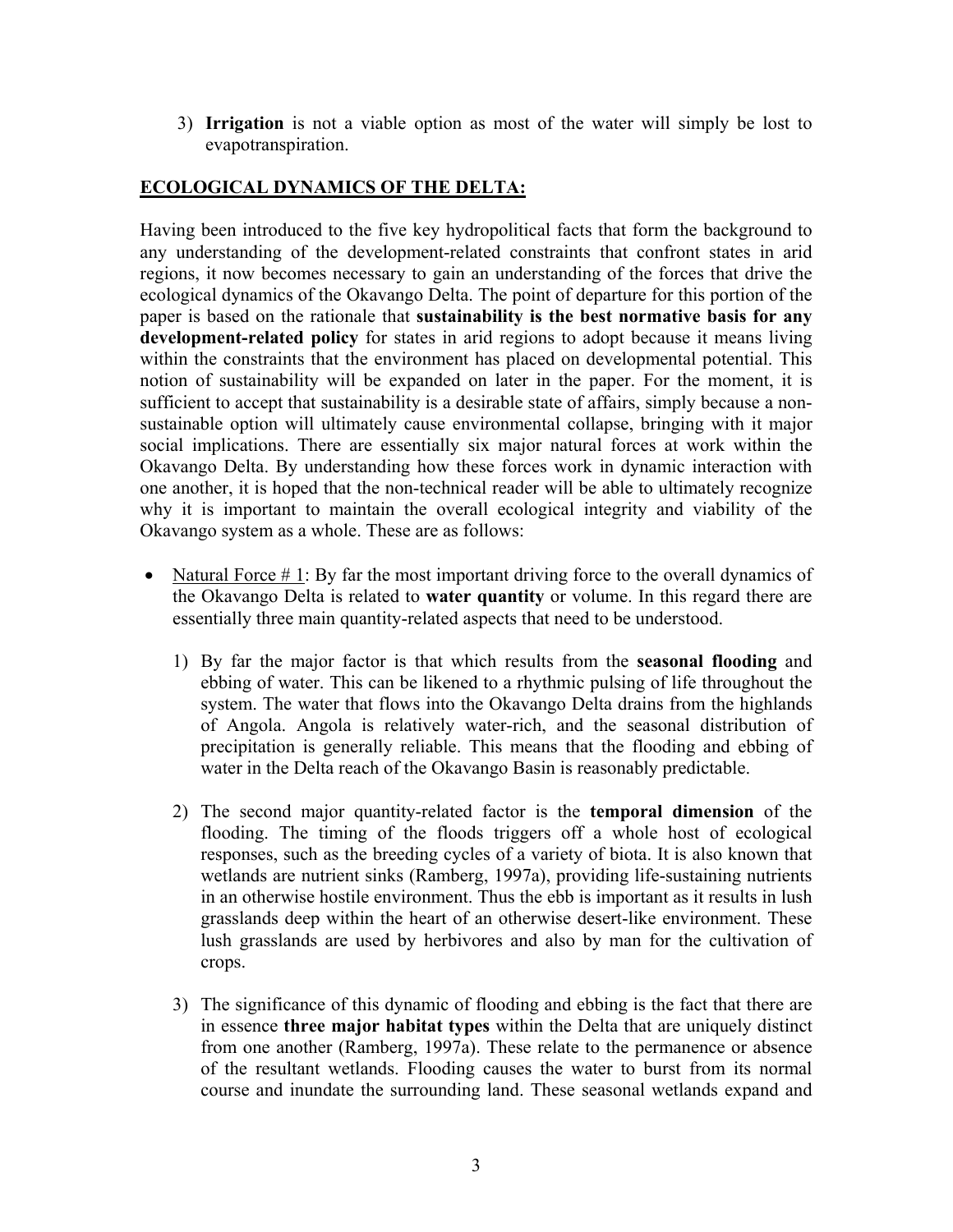contract in direct relation to the magnitude of the flooding. These seasonal floodplains are also very prolific sources of food and energy for a larger ecosystem on which both man and animal have become dependent. The baseflow component of the natural cycle is linked to the existence of **permanent wetlands** (Ramberg, 1997a). The magnitude of these permanent wetlands is directly proportional to the magnitude of the base-flow. On the other hand, the flood component of the natural cycle is linked to the existence of **seasonal wetlands** (Ramberg, 1997a). The magnitude of these seasonal wetlands is directly proportional to the magnitude of the flooding. The portions adjacent to the swamps that never receive water are almost permanently dry, and **sandveld tongues** also penetrate the swamps, providing the third distinct type of habitat.

- Natural Force  $\# 2$ : The next most significant natural force at work in the Okavango Delta can be understood as the opposite of Natural Force # 1. This second natural force is that of **evapotranspiration**. The magnitude of the evapotranspiration is what acts as a counter-balance to the inflow of water caused by annual flooding. There are two components to evapotranspiration. These are:
	- 1) **Evaporation** refers to the amount of water that is lost directly from an open stretch of water to the atmosphere. Evaporation from Maun for example, is in the order of 2,169mm per annum (Scudder *et al.,* 1993:290). This can be misleading however, and may not be directly transferable to the Delta itself. This is because evaporation is related to wind speed and prevailing humidity. On the edge of the swamps, wind speed can be higher than deeper in the Delta. Humidity also fluctuates in both spatial and temporal terms. Spatially, humidity is higher in the centre of the forested portion of the Delta than the more open grassland fringes. Temporally, the humidity fluctuates with the seasonal changes. It has been determined that evaporation rates vary with rainfall (Scudder *et al.,* 1993:292).
	- 2) **Transpiration** refers to the amount of water that is lost directly as the result of plants transpiring. The Okavango Delta is heavily populated with a wide variety of plant species. It has been noted by Scudder *et al.,* (1993:290) that transpiration accounts for the major portion of the evaporative losses from the Okavango system. The significance of the dominance of transpiration over evaporation is that the occurrence of saline surface water in the Delta is rare (Ellery  $\&$ McCarthy, 1994:165). This means that the water is of such a quality that both man and animals can use it. This is illustrated better when one considers the Makgadikgadi Salt Pans, which are also an extension of the overall Okavango system, but where salinity exists because of the high prevailing evaporation rate.
- Natural Force  $\# 3$ : A significant but relatively benign natural driving force at work in the Okavango system is related to **water quality**. There are three distinct components to this ecological aspect. These are: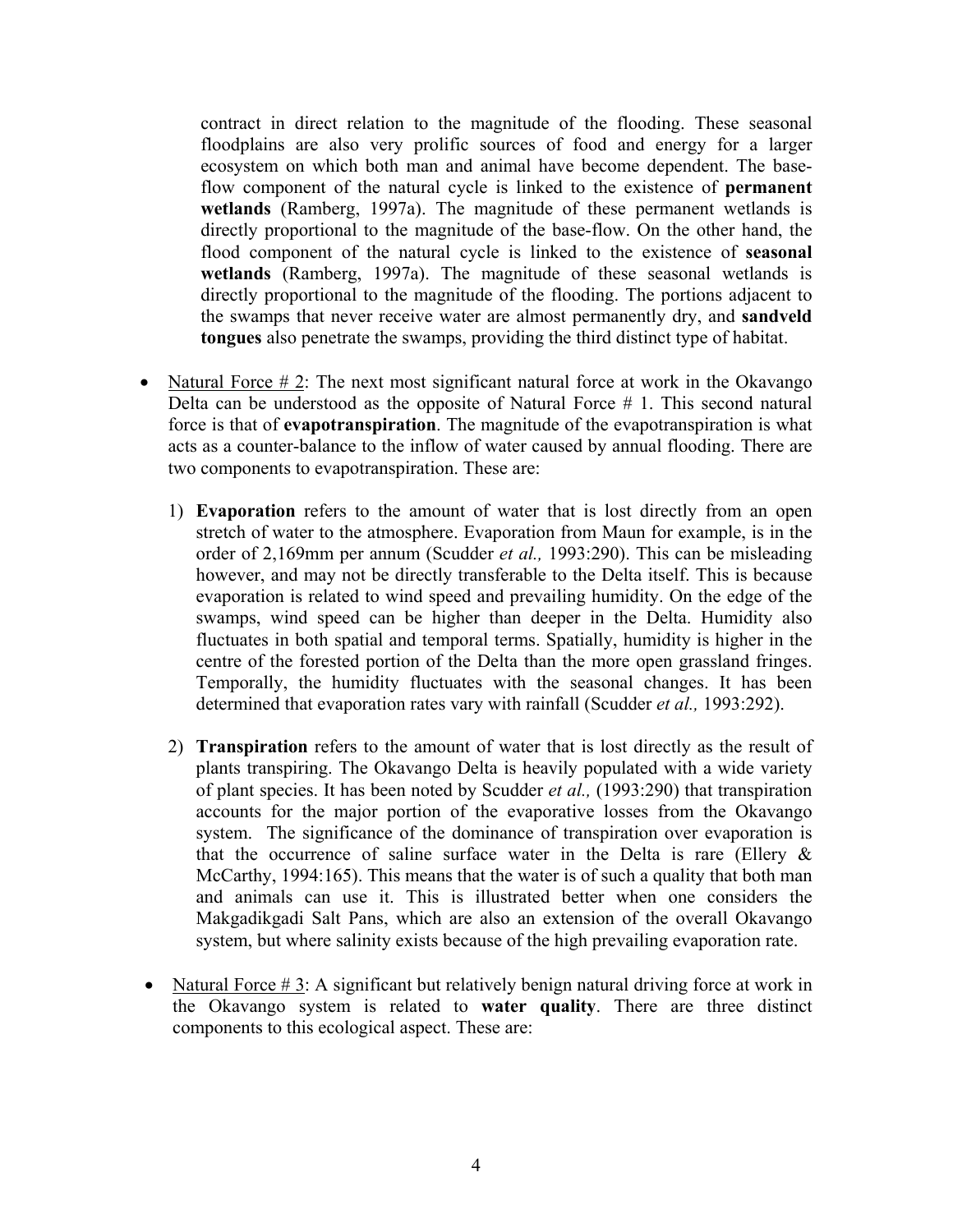- 1) The water is generally extremely clear with **low turbidity**. Turbidity can be understood as fine matter that is suspended in the water. This means that various animals such as the otter can rely on visual acuity to hunt (Ramberg, 1997a).
- 2) The water has a **low nutrient load**. This condition is known technically as being oligotrophic. In fact, the Okavango waters have been described as being hyperoligotrophic due to their extremely low levels of nitrogen and phosphorous (Ellery & McCarthy, 1994:163). This enables the water clarity to be maintained. It also means that the Water Hyacinth problem that prevails in many aquatic systems in Africa is not yet found in the Okavango system. Due to the prevailing low nutrient levels in the water of the Delta, there is a natural inhibition to plant growth. This has meant that ecologically, the Delta has evolved in a rather unique way. The chemical elements that the swamp needs most to survive on, nitrogen, potassium and phosphorus are largely contained within the plants themselves, specifically within their root zones (Thompson, 1976:73). In fact nitrogen is introduced into the system by natural nitrogen fixing bacteria that are found in the root zones of lake-edge papyrus swamps, whose floating islands create a favorable substrate to support these valuable microorganisms.
- 3) The water flowing into the panhandle of the Okavango Delta has a very low **sediment load** (Ramberg, 1998). This is not to be confused with turbidity and can best be understood as solids that are "rolled along" by the water but which are not suspended in the water. This means that siltation is generally not a problem within the Delta as it is elsewhere in Africa. However, silica sedimentation is an important natural process. The accumulation of bed-load sediment in primary channels causes aggradation by up to 5cm per year, leading to the elevation of the channel above the surrounding terrain, resulting ultimately in channel failure (Ellery & McCarthy, 1994:165) which is a natural process.
- Natural Force # 4: The Delta exists on a **seismically active** area. The Okavango River flows from the Angolan highlands across the Caprivi Strip in Namibia into the Kalahari Depression. The reach of the system that forms the Okavango Delta is characterized by flat, featureless terrain. For example, the path followed by the Okavango-Nqoga-Boro-Thamalakane channel descends only 62m over a 442km length of river, representing a gradient of over 1:7,000 (Scudder *et al.,* 1993:279). The significance of this flat profile is that the water forms a delta as soon as it finally drops from the Popa Rapids in Namibia. Sediments that have been deposited over time have created a large alluvial fan upon which the Okavango Delta wetland has developed (Ellery & McCarthy, 1994:161). The flat portion of the Kalahari Depression is perched above a seismically active area however, being traversed by a number of known fault lines. Various researchers have linked this faulting to a tectonic connection with the Great East African Rift Valley (Hutchins *et al.,* 1976:13). These faults shift from time to time. With each shift comes a minor change in the overall orientation of the Delta. For example, there was a major earthquake in 1952, which was known to have caused a change in the drainage pattern of the Delta (Hutchins *et al.,* 1976:17). This particular earthquake measured 6.7 on the Richter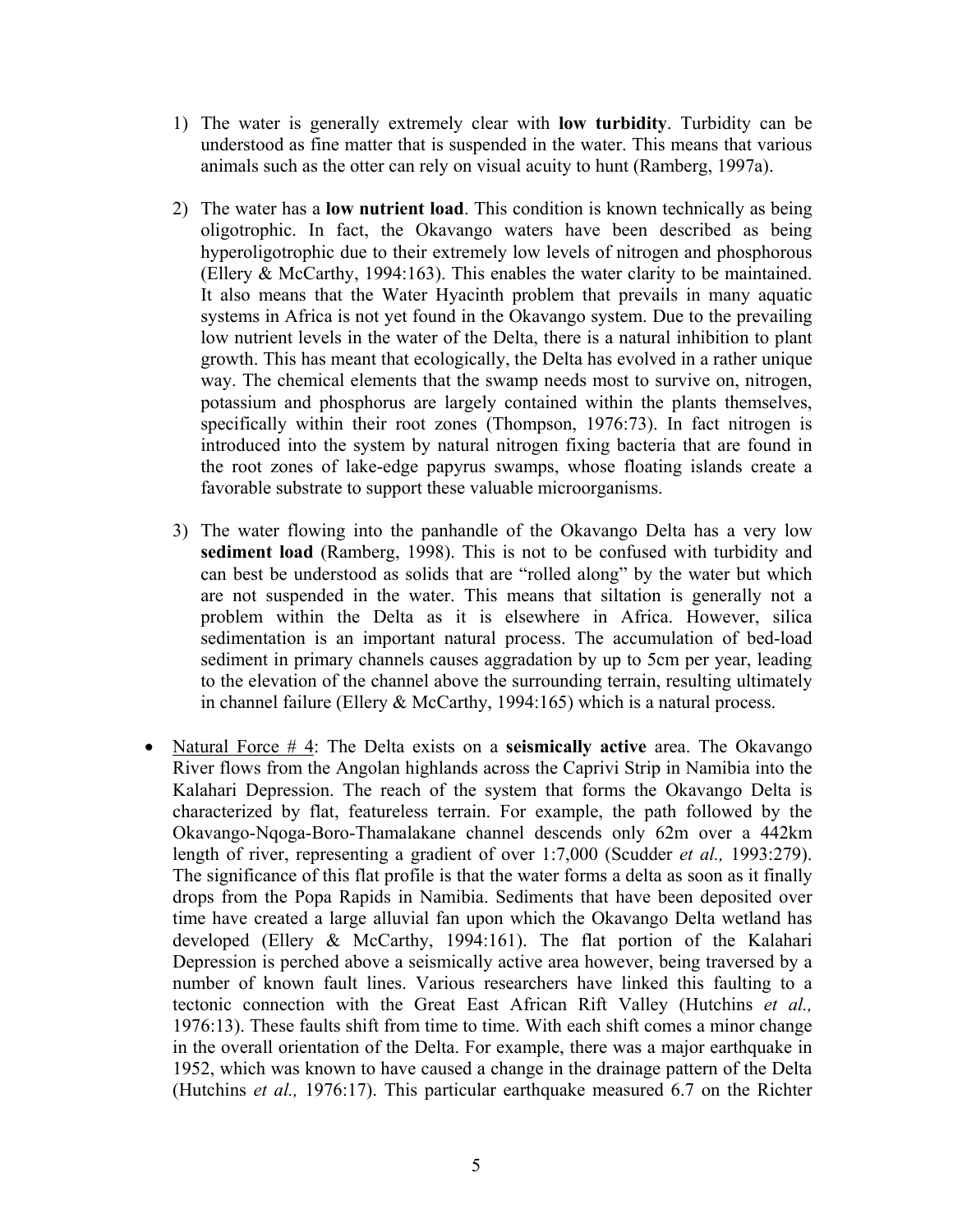Scale (Scudder *et al.,* 1993:374; Ellery & McCarthy, 1994:161). The two important fault lines are the Thamalakane Fault and Kunyere Fault that effectively forms the "wall" against which the water banks up at the distil end of the system, forming the delta. The expected occurrence of seismic events in the order of magnitude of  $6 - 6.5$ on the Richter Scale is one event every 25 – 50 years (Scudder *et al.,* 1993:374). The significance of this seismicity is the fact that it introduces a fundamental variable into the over ecological equation. Seismicity could affect river flows and water distribution through existing distributaries (Scudder *et al.,* 1993:279), and could also affect recharge to shallow groundwater aquifers such as the Shashe aquifer (Scudder *et al.,* 1993:374). This is one of the driving forces behind the shifting nature of the permanent wetlands as well as human distribution. What has been wet in the living memory of an individual human being, may well have been dry in the past, and may well be dry again some time in the future. Where groundwater wells on which humans depend existed before, there is no guarantee that such wells will exist forever.

- Natural Force # 5: Another natural phenomenon that affects water distribution throughout the Okavango Delta is **channel blockage** caused by aquatic vegetation in conjunction with siltation. Peat forming swamps have developed alongside the river, which have confined the normal flow over the otherwise flat terrain. These banks of living or dead organic material, trap whatever silt exists (Scudder *et al.,* 1993:279), and form natural levees of considerable durability. Channel beds thus become elevated above their surrounding floodplains until such time as a levee ruptures or the channel becomes blocked by vegetation. This diverts water elsewhere. Ellery  $\&$ McCarthy (1994:163) describe this natural process as starting "with constriction of the channel by *Vossia Cuspidata* at its distal end, followed by the development of *Cyperus Papyrus* blockages and by encroachment of papyrus from the banks into the channels, leading ultimately to their complete obliteration. With the reduction in water supply, peat deposits flanking the channel burn in subsurface peat fires. This leads to the complete destruction of swamp habitat, and the area reverts to dry land". This factor introduces yet another variable into the overall ecological equation that defines the functioning of the Okavango Delta. The peat fires release trapped nutrients, providing fertility to the lush grasslands that emerge afterwards.
- Natural Force # 6: The whole Okavango Delta is best understood as being an extremely fertile oasis that has thrust its way into the Kalahari. To this end, Ellery  $\&$ McCarthy (1994:161) note that, "the low rainfall and infertile sandy soils are the most important **environmental variables** that affect the vegetation of the region around the Delta". In other words, this can be understood in terms of being a dynamic interaction between encroaching desert sands being forced back constantly by the reliable availability of water on a local scale. If the surface water from the Okavango River system were lost, then the desert would ultimately encroach.

The Okavango Delta can thus be understood as being the interface between sand and water if one considers these natural forces that are constantly at work. When more water is available, then the Delta expands, pushing back the desert. Conversely, when less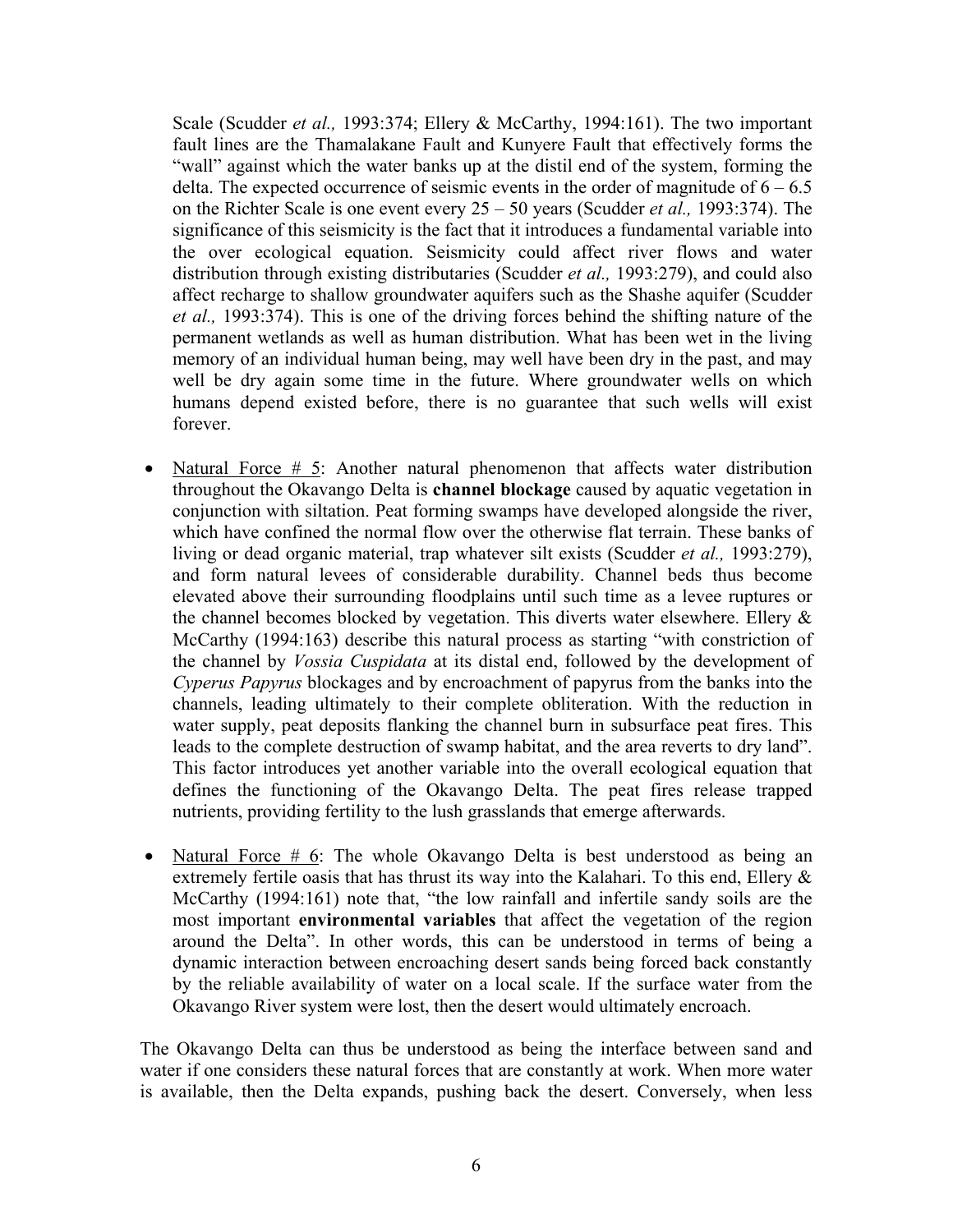water is available the Delta shrinks and the desert encroaches. The author understands the Okavango wetland system as being best described as a sea of sand and a land of water.

## **THEORETICAL CONSIDERATIONS:**

Having noted the six major natural forces that drive the ecological dynamics of the Okavango Delta, it now becomes appropriate to focus on some of the theoretical considerations that need to be understood within the context of a discourse on sustainable development. In broad terms, there are four major theoretical considerations. These are:

Theoretical Consideration # 1: Understanding the concept of a '**threshold**'.

A useful scientific contribution comes from Micklin (1994), who did a study of the Aral Sea. As previously noted, the Aral Sea is similar to the Okavango Delta in that both can be regarded as terminal systems. Micklin's study shows that major economic and ecological consequences emanate due to the long-term abstraction of water from a river basin in an arid region. In this case, the Aral Sea has shrunk from a surface area of 66 900 km<sup>2</sup> in 1960, to a projected area of 23 149 km<sup>2</sup> by the year 2000. The primary reason for this is that after 1960, irrigation expansion required ever more water per hectare as long unlined canals were extended into the desert, reducing the overall efficiency of the system (Micklin, 1994:115). The results of this have been labeled the second largest ecological disaster in the former Soviet Union after Chernobyl (Micklin, 1994:114). Rodal (1996) notes that "authoritative studies support the view that in significant measure the Soviet Union collapsed because of the way in which it treated the environment". The policy-makers in Botswana should therefore ensure that the same fate does not befall their citizenry due to poor decision-making at the strategic level.

The environment is therefore important if sustainability is to be achieved. One of the important lessons to be learned from the collapse of the former Soviet Union, is that "special attention needs to be paid to **identification of 'thresholds'** – sensitivity points in the operation of a system which, if transgressed by an external disturbing force, cause the system to undergo unexpectedly rapid change" (emphasis added)(Micklin, 1994:121). In other words, aquatic systems tend to be ecologically sensitive in arid regions, and they can suffer abuse up to a point beyond which failure becomes both rapid and catastrophic. Long-term ecological, social and economic problems result. The Aral Sea thus offers a classic case of unsustainable development policies at work. After all, sustainability really means living within the constraints imposed by the environment, ensuring that as much harmony as possible exists between man and his life-support system - the water landscape in which he lives. In other words, if seen this way, it is no longer an issue of man versus the environment, and it becomes rather an issue of understanding man as an integral part of the environment in which he lives.

Because a large portion of the water used for developmental purposes in arid regions is surface water, the question arises as to what the threshold of sustainability is when planning sustainable abstraction of the resource. O'Keeffe *et al.,* (1992: 290) introduce a useful concept known as the '**inflection point**'. This can be used as an indicator of a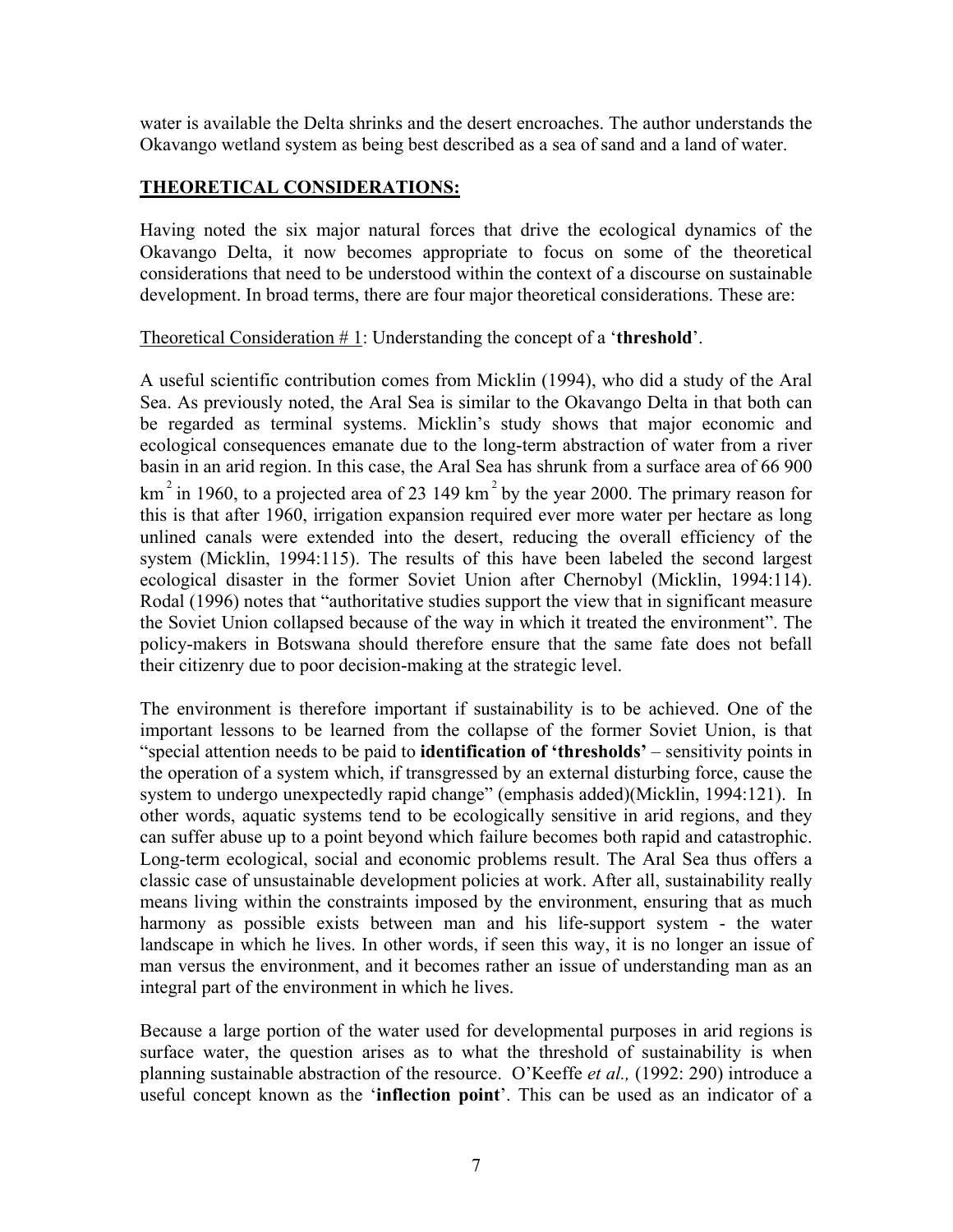threshold of sustainability, provided it can be accurately assessed and quantified. In terms of this concept, it is necessary to understand that an aquatic system consists of a number of distinct habitats. Some are more vulnerable than others. For example, riverbanks can survive for a period of time with a low flow regime. The benthic (or bottom) habitat is more sensitive however, and cannot survive for long if allowed to dry out. This is because this habitat contains the eggs, larvae and adult forms of various biota which will simply die if the life sustaining water is removed. This is better illustrated by means of a diagram. Figure 1 shows a cross section through a hypothetical stream showing two levels associated with different flow regimes.



**Figure 1. Cross-section of a hypothetical stream showing effects of flow reduction and the corresponding 'inflection point' (after O'Keeffe** *et al.,* **1992:290).**

The highest level corresponds with a 100% flow situation. In this condition, the riverbanks are inundated and the biological functioning is ensured. At a low flow condition, representing an arbitrary 30% of full flow, it can be seen that although a large volume of water has been removed, relatively small portions of the respective riverbanks are exposed. The sensitive benthic habitat is still protected under these reduced flow conditions, meaning that the biological activities within that habitat are still functioning in a sustainable manner. Additional abstraction of water below this level will expose progressively larger areas of the benthic habitat, thereby reducing the sustainability of the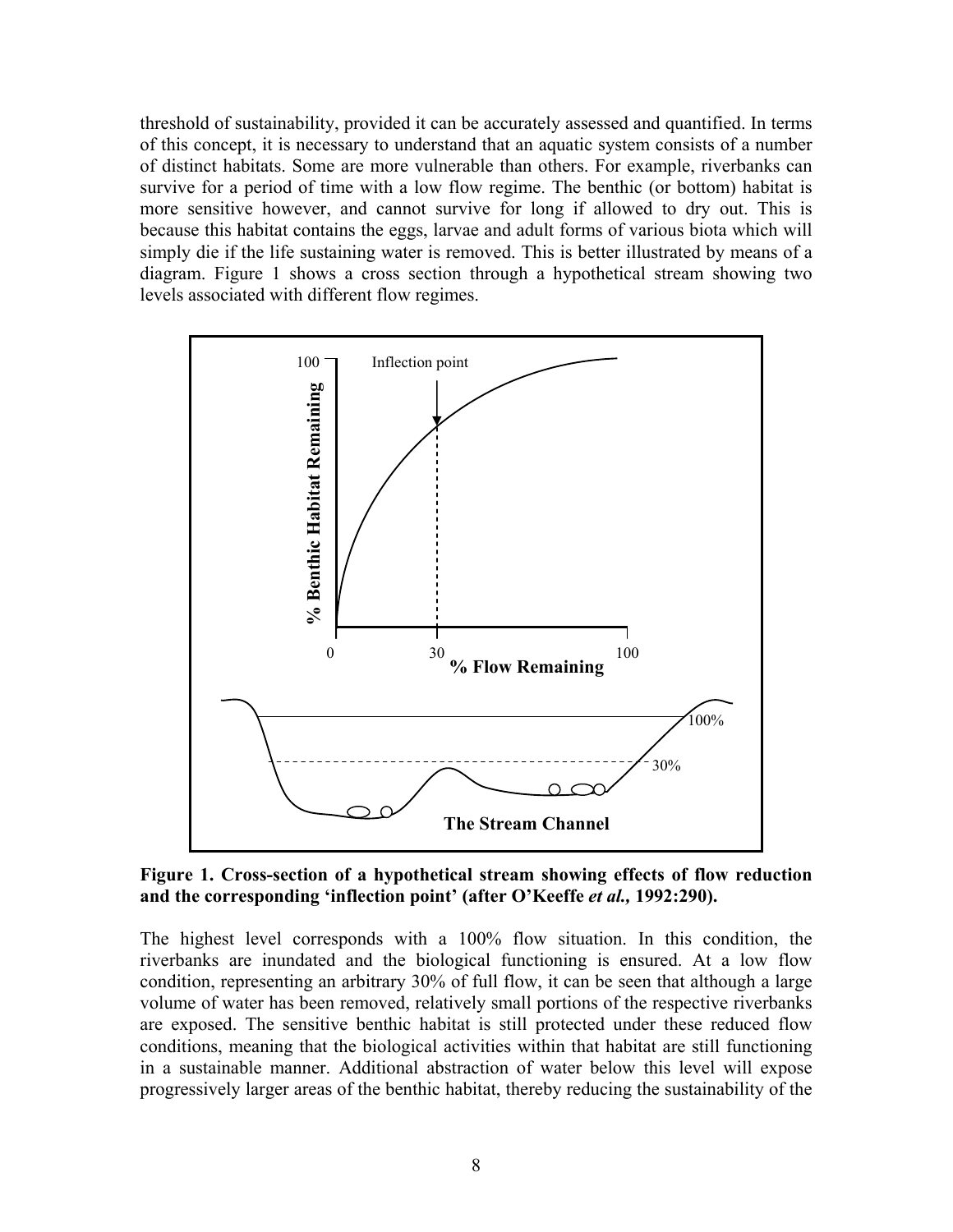ecosystem. This can be regarded as the 'inflection point' as illustrated on the corresponding graph. An important aspect to note in terms of this thinking is that for sustainability to be maintained as a policy position, abstraction must be controlled. A critical component of this is the normative acceptance that the ecosystem concerned is a legitimate consumer of its own water and should be granted protection of this fact as a right. This should then be built into the operating rules for impoundments. This enables development to occur in a sustainable way, as the environmental integrity of the overall water landscape is not compromised in the process.

The significance of the concept of the 'inflection point' becomes apparent when considering a cross-section of the Okavango River. Smith (1976:93) offers an illustration of a typical profile of the Cubango River in the "Miombo Zone" which is presented as Figure 2.



**Figure 2. Idealized profile of typical bank vegetation of the Cubango River in the "Miombo Zone" of the Okavango Basin excluding woody species (after Smith, 1976:93).** 

The Cubango River is in the upper reaches of the Okavango Basin in Angola. The Cubango River becomes the Okavango River further downstream. The two rivers are essentially the same with different names in different countries. From Figure 2 it is evident that by reducing the flow below the low water level for prolonged periods of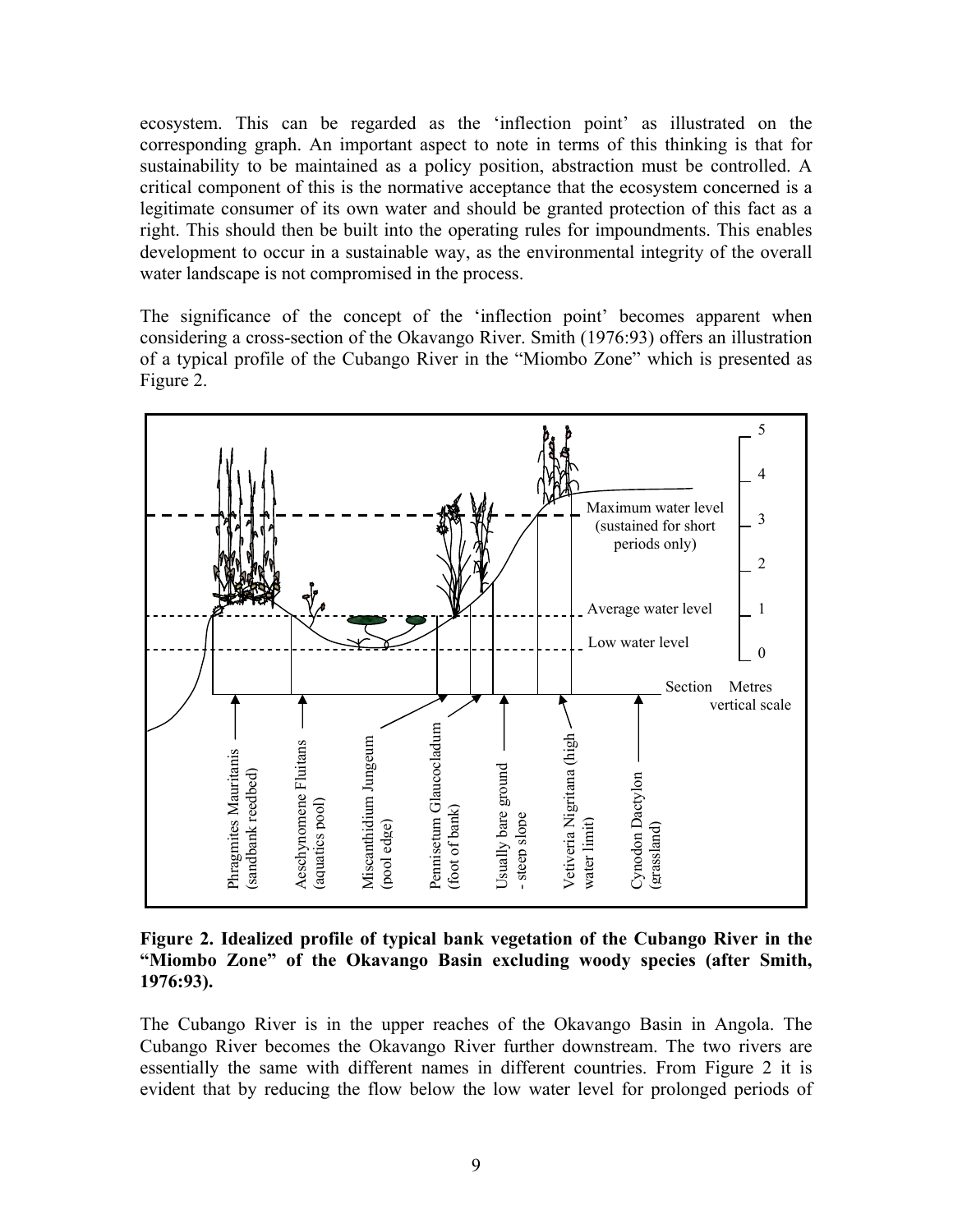time, due to excessive abstraction of water, the riparian habitat would be destroyed. This would mean that subsequent flooding would damage the unprotected banks, resulting in bank scouring, erosion and excessive downstream siltation. It should also be noted that the profile of the river corresponds markedly with that presented in Figure 1.

Sustainability is thus an important policy-related issue for states in arid regions. In order for sustainability to occur however, attention needs to be paid to the concept of the 'inflection point' as this provides the policy-maker with a parameter against which the overall management of the ecosystem can be measured. If this is incorporated into a set of operating rules, say for dam management in the upper Okavango Basin, then environmental degradation can be reduced and sustainability can be ensured. This means that the Instream Flow Requirements (IFR) need to be quantified and this data subsequently used as a management parameter if sustainability is to be realistically attained. Current experiences in South Africa show that this is initially a technically complex but ultimately necessary process.

Theoretical Consideration # 2: Understanding the '**water landscape**' and the dynamic relationships between '**population**', the '**environment**' and '**development**' within that landscape.

In arid regions the environment is usually more fragile and thus easily prone to catastrophic degradation. This needs to be understood by policy-makers and analysts alike. Falkenmark (1994) best illustrates this point by way of a model, which links three critical variables; the environment, population growth and development. This is presented as Figure 3.

Falkenmark (1994:10) notes that there has been an, "almost complete conspiracy of silence in the international arena regarding a closely related form of environmental scarcity: the population-driven scarcity of freshwater". In terms of this, it is necessary to address the linkages between drought and desertification. It is also necessary to begin to estimate the major threat in the area of water shortage that is emerging from the unavoidable population growth related to mothers that are already born. To this end, land degradation and desertification have been major driving forces behind the displacement of people. One classic example from the last century was the famine and hardship-driven Irish migration to North America. In this century, Africa has witnessed a number of drought-driven migrations to neighboring countries (Falkenmark, 1994:11). Inter-state migration tends to be triggered by droughts. An example is the almost continuous movement of people in the 'hunger crescent' through the semi-arid sub-Saharan Africa. This is significant for Botswana, as it is a relatively wealthy country that can easily be targeted by economic or environmental refugees in future.

For this reason, it is increasingly important for inter-disciplinary research to be done in order to understand the complexities of the problem. In an attempt to stimulate this interdisciplinary research, it is necessary to understand the **concept of the 'landscape' as a life-support provider**. To this end, development takes place by means of the interaction of two worlds: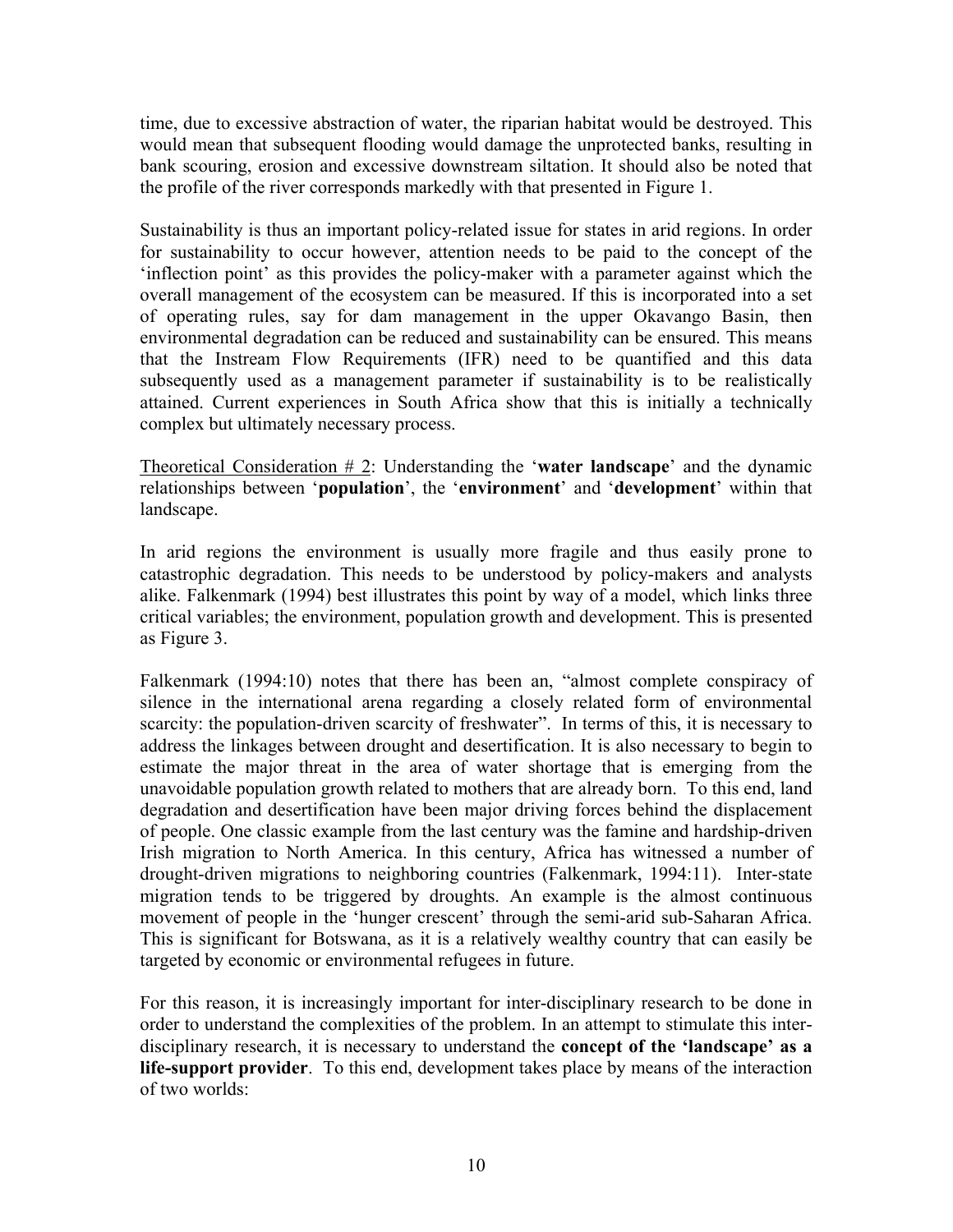- The landscape reality.
- The human perceptions of that reality.

Falkenmark (1994:12) notes in this regard:

"The word used for the landscape reality has been "environment". In the past, the diagnosis of the population-environment-development dilemma has suffered from fundamental perception problems. The literature tends to draw attention to linkages and to linkages between linkages, rather than to make a systems analysis. Even studies of global food supply tend to be crude and simplistic. The relations between environment, development and population have been discussed as triangular linkages, with the complications that follow from the fact that the linkages are also mutually linked.

Even if the environment-development-population linkages could in the past be discussed in terms of correlations and regressions with quantifications based on earlier observations, this will not be true for the linkages of the near future. The reason is simple: since things change with time in all three realms, rather than thinking of a static triangular linkage relationship, it is preferable to think in terms of a spiral along the time axis."



**Figure 3. Time-driven spiral symbolizing the changing relations between Population (P), the Environment (E) and Development (D) (after Falkenmark, 1994:12).**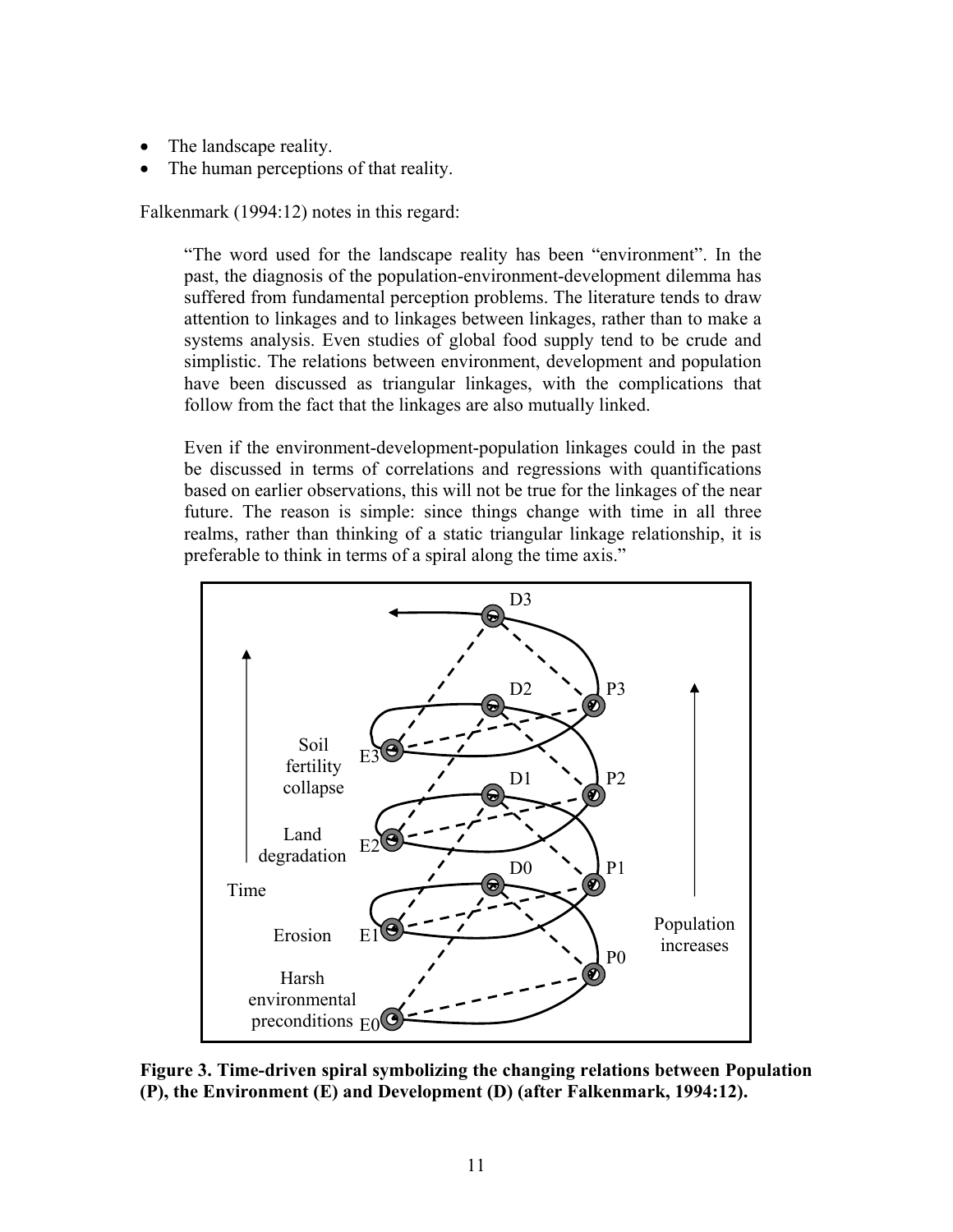Falkenmark's model shows that as the 'population' (P) grows, there is a corresponding need for a larger population-supporting capacity, otherwise known as 'development' (D). In order to meet these new demands, the 'environment' (E) starts to deteriorate. This in turn reduces the population-supporting capacity of that environment. This model thus shows the increasing risk of conflict and competition as time passes, whilst bringing the reduced environmental capacity to respond to the increasing demands into the equation. This is particularly useful for understanding the socio-political dimension presented in arid-region developing countries that face a rapid population growth. Arid-region environments are particularly susceptible as their ability to "bounce back" is greatly reduced as a result of the prevailing limitation caused by low precipitation levels, making this model all the more valuable as a conceptual tool. This again reinforces the need to be able to identify 'thresholds', as the gradual transition from one condition to another set of conditions could lead to sudden dramatic and catastrophic changes in the life-support provider – the water landscape.

Prevailing **hydroclimatic conditions** pose finite constraints on the population-supporting capacity of rainfed agriculture, as well as the vulnerability of soils in terms of the propensity towards crust formation and erodibility (Falkenmark, 1994:13). This is highly relevant in the Kalahari, specifically in the grasslands around the Okavango Swamps. The aridity of a region and consequently the biomass productive capability of that region, is a function of the following finite factors:

- The amount of **precipitation** that falls as part of the hydrological cycle.
- The loss to the atmosphere as a result of **evapotranspiration** (evaporative demand).

The life supporting capacity of the 'landscape' may be disturbed in three main ways (Falkenmark, 1994:13-4).

- **Pollution** resulting from improper waste handling. (Upstream of the Delta).
- Land degradation as the result of over exploitation of vulnerable soils. (Excessive cattle grazing and general over-utilization of the infertile soils around the Delta).
- Livelihood problems which emerge when the demand increases beyond the productive capacity, forming a **resource-scarcity** situation. The concept of a 'threshold' is thus highly relevant, and terms such as the 'threshold of sustainability' are extremely important for policy makers seeking to effectively manage long-term developmental projects. Quantification of this 'threshold' is not so easy to achieve however. One aspect of this is IFR determination, which is currently a major priority in the South African water sector so the expertise is available within the region.

Sound development requires an integrated strategy on a catchment basis (Falkenmark  $\&$ Lindh, 1993:89). How then can this be achieved, in a region where states are relatively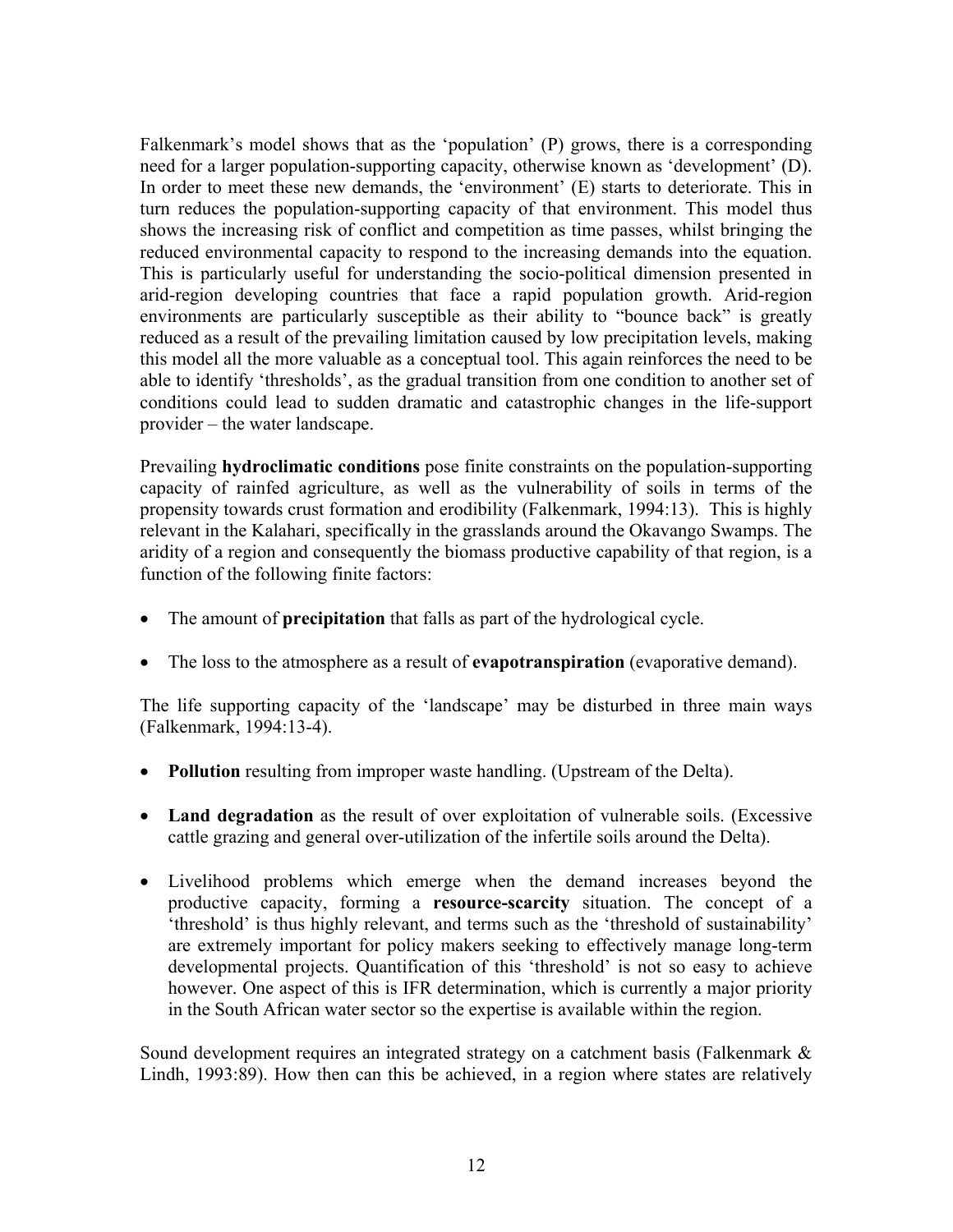newly independent and are consequently somewhat jealous of their sovereign integrity? (Turton, 1999a).

Theoretical Consideration # 3: Understanding the concept of '**blue water**' and '**green water**' and their dynamic interaction within the '**landscape**', specifically regarding the policy relevance thereof.

In terms of the productive functions of water, Falkenmark (1994:13) introduces two useful new concepts:

- '**Green water**' production is based on the amount of water passing through the actual root zone and consequently generating biomass. If the 'green water' stops flowing, so does biomass production. There is thus a direct relationship between the availability of 'green water' and the agricultural productive capacity of an ecosystem. The significance here is that the water is lost to the system by transpiration once it has been used. This also explains how a drought can actually exist when water is apparently in relative abundance. This can be understood in terms of a 'green drought' or absence of water from the root zone of plants at a critical time. 'Green water' is therefore relatively inefficient at converting scarce water into a contribution to the Gross Domestic Product (GDP) of a state in an arid region.
- '**Blue water**' production is derived from surface water found in rivers and groundwater found in aquifers, and involves socio-economic activities. This 'blue water' is available for use, and re-use, as it passes through the water landscape. The significance here is that the water is not necessarily lost to the system and it can be recycled, possibly being used as 'green water' towards the end of its recycled life. 'Blue water' is therefore relatively more efficient than 'green water' at converting scarce water into a contribution to the overall GDP of an arid state.

Thus the concept of '**environmental scarcity**' needs to be better understood (Falkenmark, 1994:13). Crudely put, the term 'environment' means the system that surrounds human beings. The problem with this simplistic understanding is that when the scale of human population and use increases, the concept of 'environment' becomes vague to the point of becoming meaningless. It is more useful then to think of the concept in terms of the biophysical system that provides the human population with its life support. The 'landscape' is then seen as the life support provider through its functions of hosting the natural resources and processes on which sustainable development depend.

Taking this one step further, it can be said that where there is no more water, people simply cannot survive and they have to leave. This was dramatically illustrated in recent times by the risk of evacuation of Bulawayo (Zimbabwe) during the 1992 drought (Falkenmark, 1994:14). Water availability was so scarce at that time, that the sewers even stopped functioning, necessitating a co-ordinated peak flow situation daily. This was done by means of communicating over public radio that at a given time each day, toilets had to be flushed. This enabled a peak flow to be artificially generated, which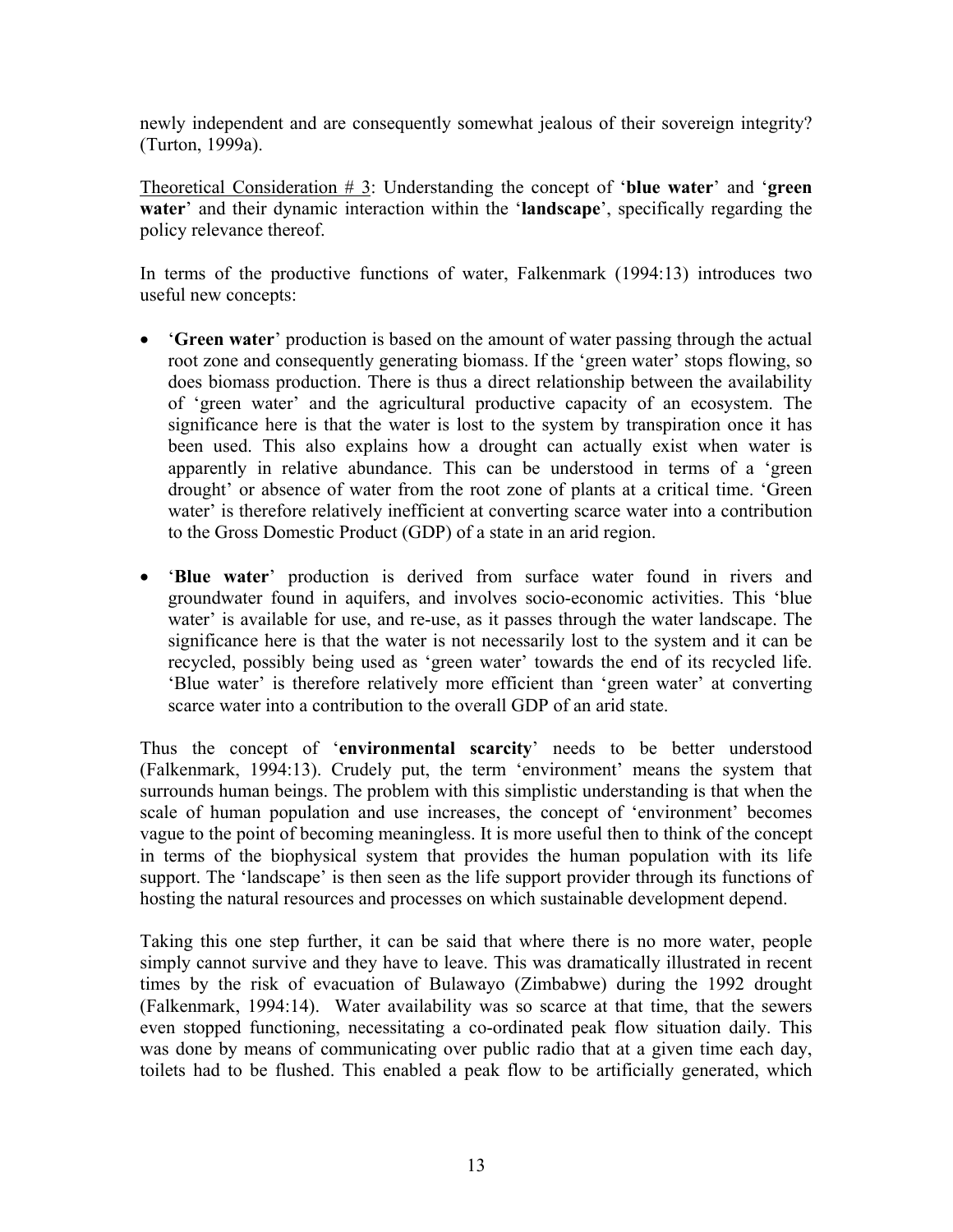

flushed out the sewers daily, thereby preventing a total collapse of the system with potential health risks.

#### **Figure 4. The water landscape showing that water availability in the landscape determines both the productive capacity and negative side effects of water use (after Falkenmark & Lindh, 1993:88).**

Another aspect related to water as an economic developmental inhibitor is that which is broadly referred to as 'desertification'. This concept, which is linked to soil fertility and the resultant productive capacity of that resource, is somewhat confusing and therefore in need of conceptual clarification. This is relevant to a deeper understanding of the overall significance of the Okavango Delta as a vital ecosystem within Botswana.

Falkenmark (1994:15) notes that '**desertification**' basically refers to the loss of soil fertility resulting from a whole set of causal factors. These are loss of fertility manifested as a:

- **water deficiency** in the soil. More precisely this is 'soil desiccation'.
- **nutrient deficiency** in the soil.
- surplus of water and/or salt in the soil, also known as waterlogging and/or **salinization**.
- erosion of fertile soil on devegetated slopes, also known as **highland degradation**.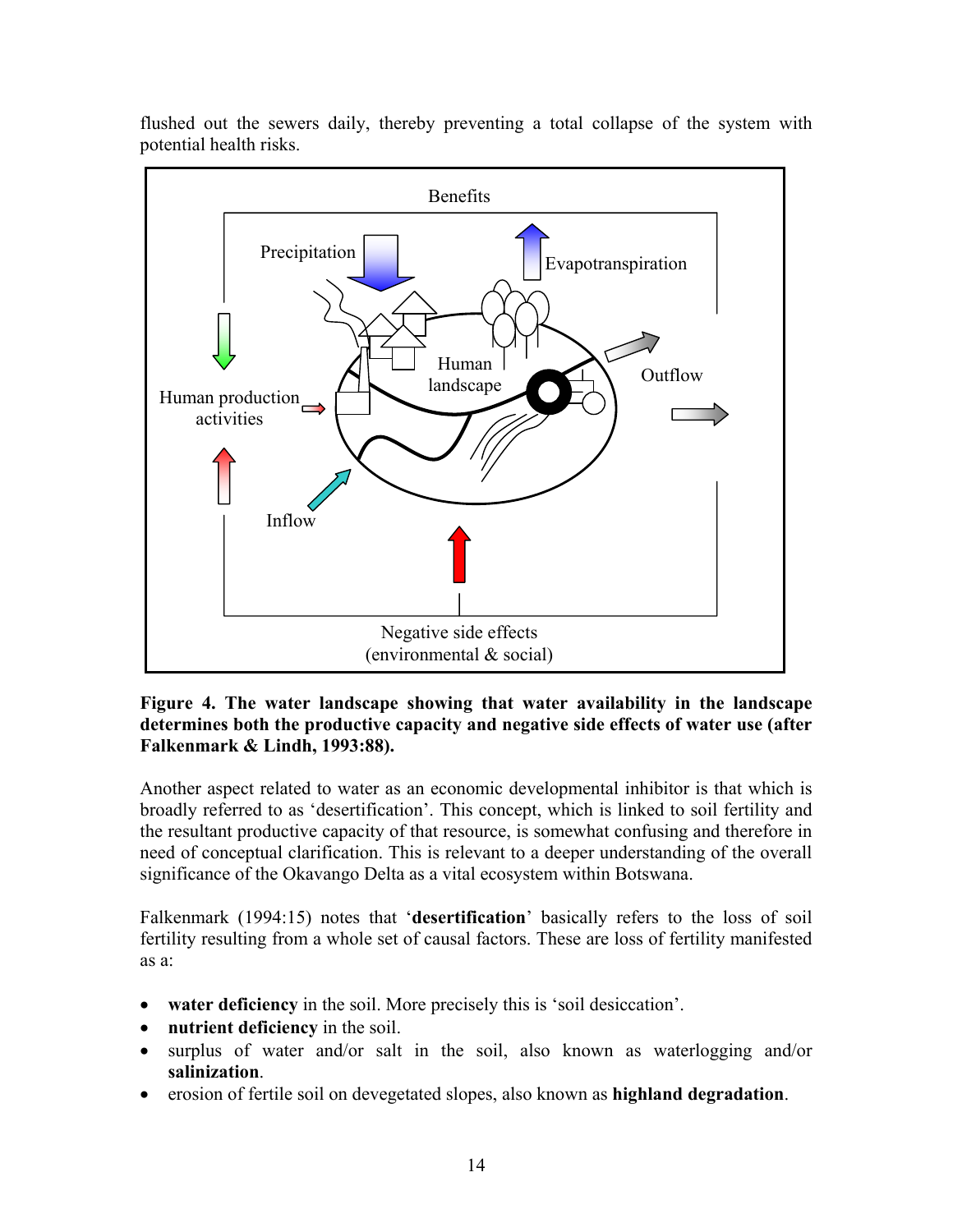From this, it can be seen that only one aspect of deficient soil productivity is the shortage of soil water. This shortage simply impedes crop growth because there is insufficient water available in the root zone ('green water') to meet the biomass creating demand. This **soil-water deficiency** is caused in two ways (Falkenmark, 1994:15):

- Lack of **precipitation**. (In other words a shortage of rainfall as is the case with the Kalahari in general).
- Lack of **soil permeability**. In this context, precipitation that may fall is not able to percolate into the soil and root-zone of the plants. Instead it is transformed into flash floods with resultant erosion and siltation. (This is more relevant to the upper reaches of the Okavango Basin but also applies to the Delta).

Both of these causal factors, when combined with drought, result in local deficiencies in soil productivity resulting directly from the shortage of 'green water' needed by plant life to photosynthesize. Thus 'soil desiccation' is only one manifestation of 'water scarcity'. Droughts, on the other hand, are more intense in regions that experience lower precipitation levels, and different **modes of 'water scarcity'** tend to appear in parallel (Falkenmark, 1994:16). The hunger crescent in Africa is thus characterized by:

- A **scarcity of 'green water'** manifest in a short growing season due to the limited precipitation both in terms of volume and seasonality.
- **Recurrent drought** as part of the normal climatic patterns due in part to the disturbances in spatial distribution of water vapour in the global hydrological cycle.
- **Dryland desiccation** exacerbating the scarcity of 'green water'.
- **Scarcity of 'blue water'** being the surplus rainfall available to recharge aquifers and rivers that could subsequently be used in socio-economic production.

Thus we have the situation where in arid regions, prevailing environmental preconditions become problematic for human activities, where large parts are characterized by precipitation which is either too erratic, or too limited, to allow for the full development of crops during the short wet season. This results in the extreme vulnerability to crop failure as a normal condition. Conceptually speaking, this **multiple environmental vulnerability** can be expressed as (Falkenmark, 1994:16):

- Lack of '**green water**'.
- Lack of '**blue water**'.
- Recurrent and cyclical **droughts**.
- High **evaporative demand** that causes precipitation to immediately be lost to the atmosphere.
- Vulnerable soils that easily become impermeable and are thus prone to **desiccation**.

In other words, in arid regions, a whole set of water scarcity modes can be identified, each impacting negatively on the overall economic developmental capacity of the state. Falkenmark (1994:18) identifies four major water scarcity modes that impact on economic activities. These are: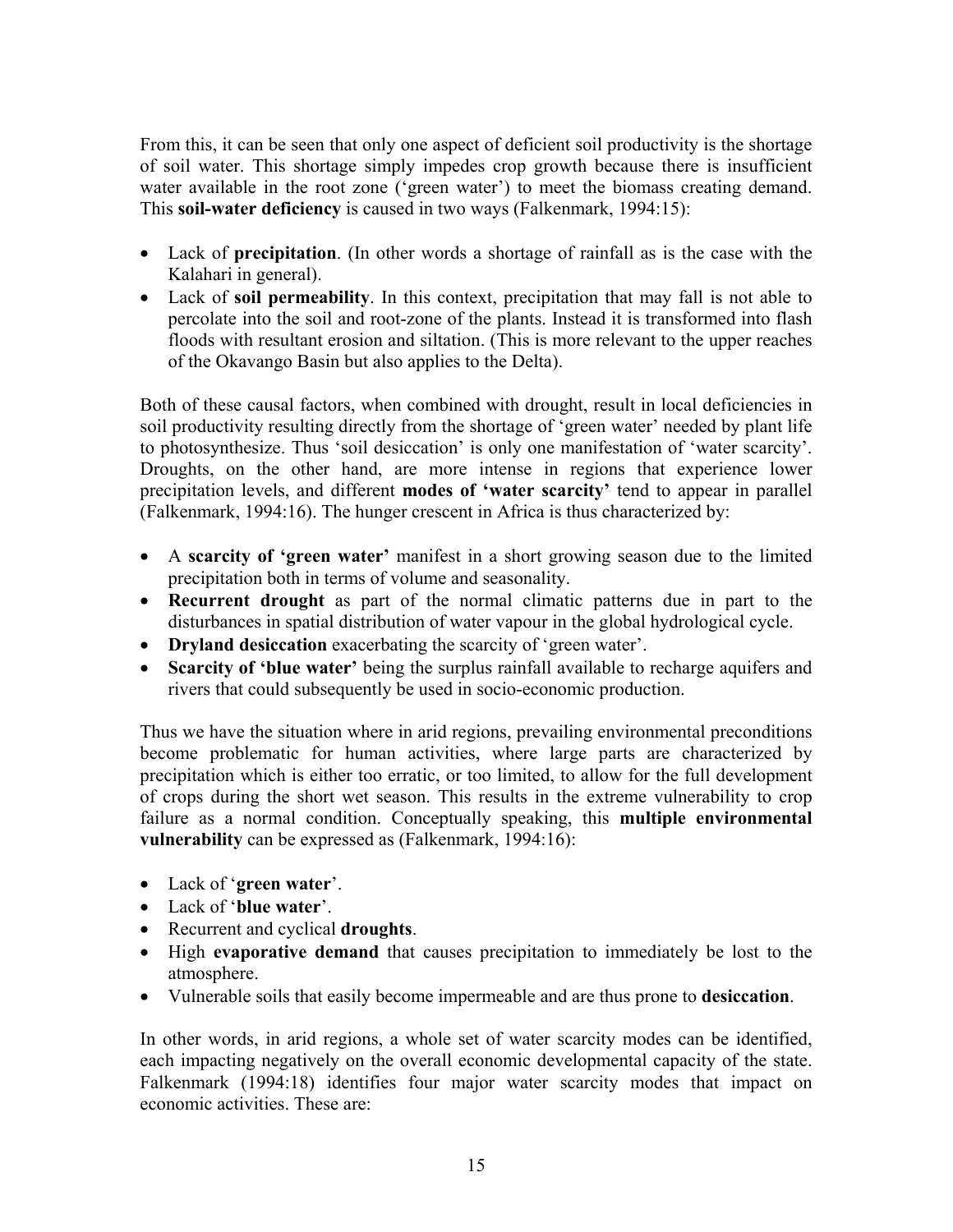- **Mode "A"** characterized by a lack of 'green water' and manifested as a short growing season. This can be found in the fringes around the Okavango Delta.
- **Mode "B"** characterized by intermittent droughts. This happens in the Kalahari in general and around the fringes of the Okavango Delta.
- **Mode "C"** characterized by anthropogenic desiccation of the landscape because of soil vulnerability. This is particularly relevant to the seasonal wetlands and surrounding grasslands of the Okavango Delta.
- **Mode "D"** characterized by a lack of 'blue water' (endogenous plus exogenous) resulting in anthropogenically induced 'water stress' or 'chronic scarcity' resulting from increased population pressure. This is particularly relevant along the panhandle and around the distil end of the Okavango Delta.

A model can be generated from the understanding of the above water-scarcity modes. This is presented as Figure 5. The main threats that develop as a combined effect of the four parallel forms of environmental vulnerability are shown as boxes in the illustration.



**Figure 5. Falkenmark's model showing the main threats which develop as a result of the combined effect of the four modes of water-scarcity (Falkenmark, 1994:20).** 

The first two types, Modes "A" and "B" are climate-related and should be referred to as problematic environmental preconditions. The third, Mode "C", is the result of vulnerable soils, and is exacerbated by rapidly increasing population pressures within an environmentally sensitive landscape. The last, Mode "D", is a population-driven scarcity and as such will escalate in direct proportion to the number of new persons needing to exist off the available water within the given landscape. Modes "C" and "D" are particularly relevant to the Okavango Delta. This again illustrates the usefulness of the concept of a 'threshold' beyond which sustainability is no longer possible, because if the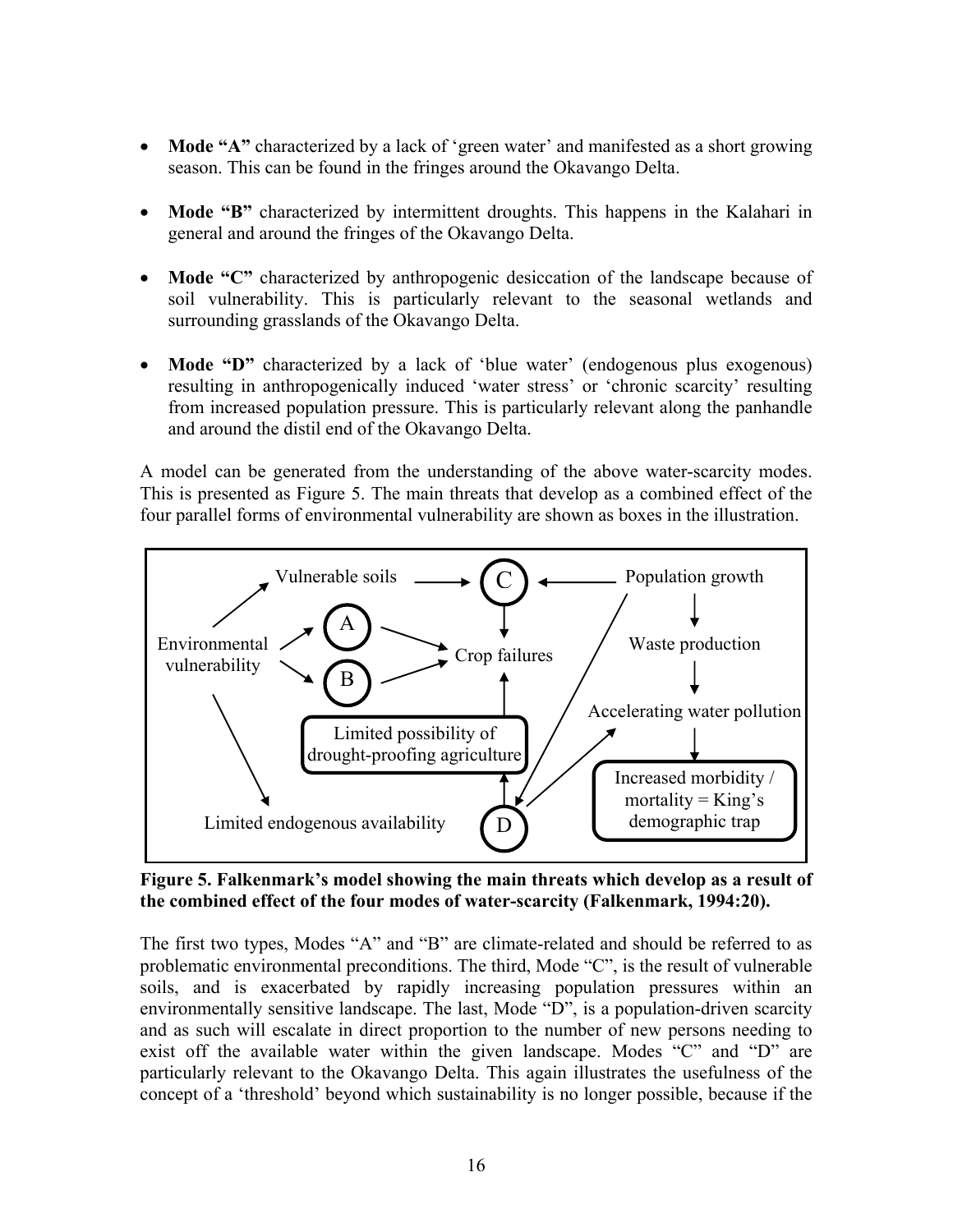threshold can be adequately identified before being crossed, the problem can be managed proactively.

Today, Modes "A", "B" and "C" are a common combination over large portions of sub-Saharan Africa and India, accounting for the declining food productivity levels that are evident. In this context, the main risk to society is related to crop failure, which in turn is exacerbated as land desiccation proceeds (Falkenmark, 1994:18). This is what is often loosely referred to as 'desertification', which can be said to exist currently over large parts of the Kalahari, due in this specific case to cattle ranching. This in turn is placing pressure on the Okavango Delta, which is seen to be the last remaining source of fertility and potential prosperity in an otherwise harsh environment.

Theoretical Consideration # 4: Understanding the hydropolitical relevance of **riparian position** within an overall river basin configuration.

A state may receive its total water available from a number of sources. These consist of:

- **Endogenous water** can be understood in hydropolitical terms as being precipitation falling on the territory under the direct sovereign control of the state concerned.
- **Exogenous water** can be understood in hydropolitical terms as originating from aquifers and rivers that are outside of the sovereign control of the state in question and therefore being politically vulnerable.

Thus, in hydropolitical terms, an important variable is that relating to the relative riparian position of a given state within an international river basin. This is in keeping with Buzan's view (1991:242) that a state needs access to the means necessary for their survival. This is illustrated by the fact that a component of the overall water available to any given downstream riparian state is that portion referred to as the 'exogenous' supply, which originates in or flows through an upstream riparian state. Because the downstream riparian is largely at the mercy of the higher order upstream riparian state, both in terms of quantity of water consumed by the upstream user, and in terms of the quality of the water left for the lower order riparian to use, there is an inherent **conflict generating capacity** that is directly linked to this relative spatial position. This is pertinent to an understanding of the overall hydropolitical dynamics of the Okavango Basin.

In this regard, Lowi (1990:377-8) notes that the factor that will almost always invariably lead states to seek technical cooperative arrangements (at the international level), is that of acute need for water resources and/or dependence on a specific shared body of water. The failure to establish a water-sharing regime would threaten the continued survival of the state concerned. This is the situation that Botswana finds itself in at present regarding the Okavango Basin. The opposite also holds true, according to Lowi (1990:379). If a riparian state is not in need of access to the water supply, or if it has a higher order riparian position within a given basin, it will have little, if any, incentive to enter a basin wide regime. This is the situation that is applicable to Angola (and in certain circumstances Namibia) regarding the Okavango Basin. In this case the upstream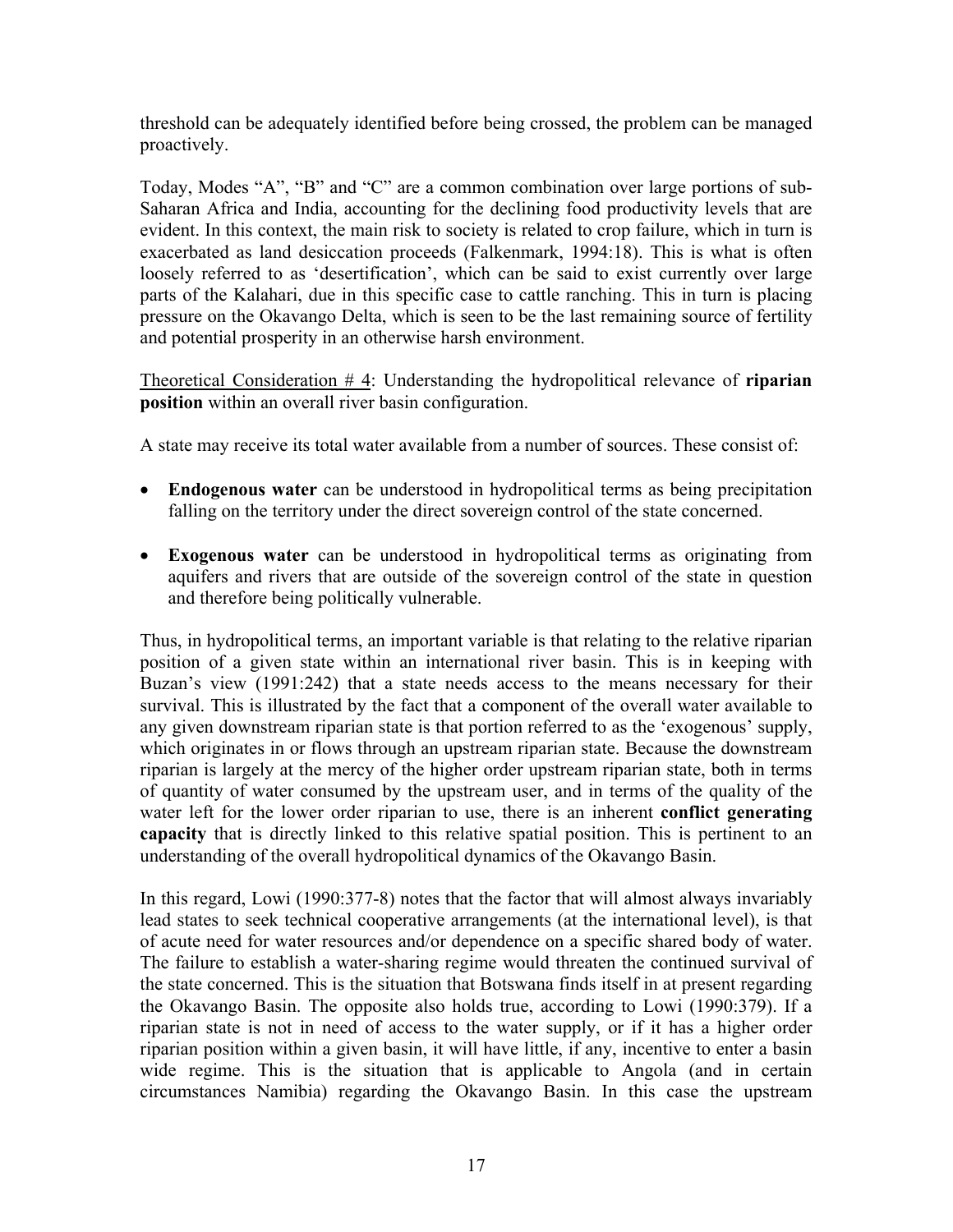riparians will have to either be coerced, or induced, into co-operating. Riparian position thus has a fundamental impact on the policy options available to states in arid regions.

Within the context of the Okavango Basin, Botswana is arguably the most vulnerable state. Botswana would thus be expected to establish and maintain a basin-wide regime. Namibia on the other hand would probably stay within a regime if they benefited directly as a result, but would likely move outside of that regime if it restricted what Namibia perceived their strategic options to be. Angola would have the least to gain from participating in a basin-wide regime, but could use this position of hydropolitical strength to negotiate favorable conditions for itself that may not be directly related to the Okavango Basin.

Falkenmark (1994:22) notes that the two sources of 'blue water' (endogenous and exogenous) may exist in different combinations expressed in terms of their sources of origin. Table 1 is a matrix showing the effect that various combinations of exogenous and endogenous water can have on the overall problems that prevail. Typical problem patterns vary according to the position on the matrix. Water scarcity problems relating to both 'green water' and 'blue water' uses are at their largest in the top left corner (square 1). Upstream/downstream rivalry is at its most pronounced in the top right position (square 3), which is where both Botswana and Namibia are located.

|                     | <b>EXOGENOUS</b>            | <b>EXOGENOUS</b>       | <b>EXOGENOUS</b>     |  |
|---------------------|-----------------------------|------------------------|----------------------|--|
|                     | <b>WATER SOURCE</b>         | <b>WATER SOURCE</b>    | <b>WATER SOURCE</b>  |  |
|                     | LOW                         | <b>MEDIUM</b>          | LARGE                |  |
| <b>ENDOGENOUS</b>   | Saudi Arabia                | Niger                  | Mauritania           |  |
| <b>WATER SOURCE</b> | Australia                   | Iraq                   | Egypt                |  |
| <b>SMALL</b>        | Tunisia                     | Pakistan               | <b>Botswana</b>      |  |
|                     | Libya<br>(1)                | (2)                    | <b>Namibia</b><br>3) |  |
| <b>ENDOGENOUS</b>   | China                       | Paraguay               | Gambia               |  |
| <b>WATER SOURCE</b> | Spain                       |                        |                      |  |
| <b>MEDIUM</b>       | Mexico<br>$\left( 4\right)$ | (5)                    | (6)                  |  |
| <b>ENDOGENOUS</b>   | Norway                      | Yugoslavia             | Hungary              |  |
| <b>WATER SOURCE</b> | Colombia                    | Uruguay                | Netherlands          |  |
| <b>LARGE</b>        |                             | Congo<br>$\mathcal{S}$ |                      |  |

#### **Table 1. Matrix showing the different combinations of water supply as a function of endogenous and exogenous water and the resultant effect on conflict generating capacity (after Falkenmark, 1994:23).**

Besides more direct water scarcity manifestations, a range of **controversial problems** arise, driven by the need of a society to mobilize increasing amounts of water (Falkenmark, 1994:23). There are two broad types of problems envisaged:

• **Seasonality-related problems** which are typically overcome by the construction of large impoundments. Conflict here centers on the inundation of land previously used for other purposes. The litigation resulting from the loss of diamond mining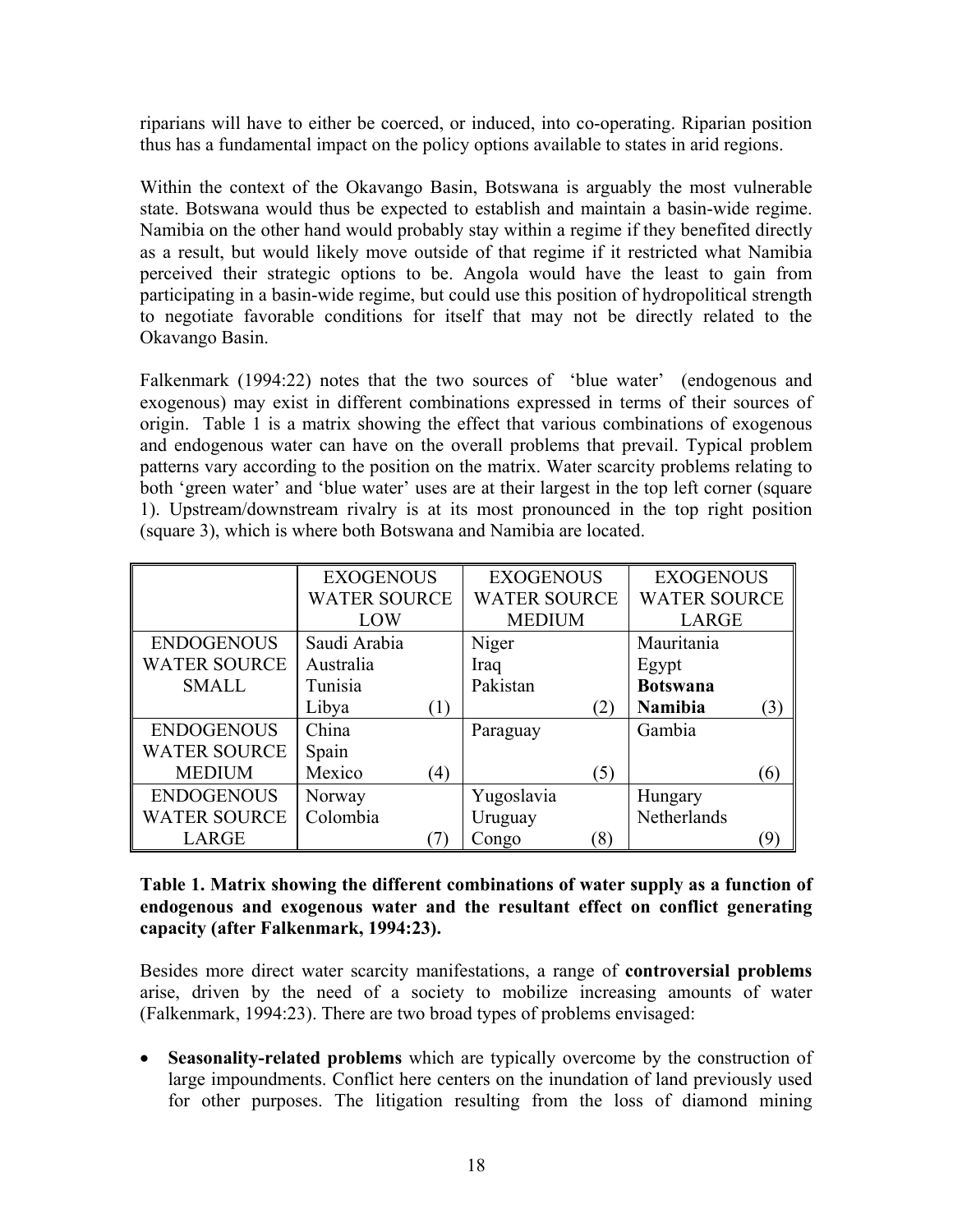concessions as the result of the inundation of the Katse Dam as part of the Lesotho Highlands Water Scheme is an example. Another example from Southern Africa is the Epupa Falls Dam that will flood Himba ancestral burial grounds. The conflict between the side effects of the dam on the one hand, and the potential benefits to the downstream users on the other hand, as a result of the construction, generates this type of debate.

• The **spatial distribution of human settlement** patterns call for a redistribution of water from water-rich areas to support the activities of humans in more arid regions. Examples here are the North-South Carrier in Botswana, the Matabele-Zambezi-Water-Project (MZWP) in Zimbabwe and various Inter-Basin Transfers (IBTs) in South Africa. The side effects of such projects make them controversial.

Table 2 is a matrix showing various types of conflict or controversy that can be expected to arise from a given combination of endogenous and exogenous water supplies.

| <b>TYPE OF</b>          | <b>MAINLY ENDOGENOUS</b> |                   | <b>MAINLY EXOGENOUS</b> |              |
|-------------------------|--------------------------|-------------------|-------------------------|--------------|
| <b>CONTROVERSY</b>      | <b>SUPPLY</b>            |                   | <b>SUPPLY</b>           |              |
|                         |                          | SQUARE 1 SQUARE 2 | SQUARE 1                | SQUARE 2     |
|                         | <b>ARID</b>              | <b>HUMID</b>      | <b>ARID</b>             | <b>HUMID</b> |
| <b>Scarcity related</b> |                          |                   | Ethiopia/Egypt          |              |
| Upstream/Downstream     |                          |                   | Okavango                |              |
|                         |                          |                   | Lesotho/RSA             |              |
|                         |                          |                   |                         |              |
| 'Green'/'Blue'          | <b>RSA</b>               |                   | RSA/Swaziland           |              |
| <b>Quality related</b>  |                          | Poland/toxic      |                         |              |
| Local                   |                          | Sweden/Nitrate    |                         |              |
|                         |                          |                   |                         |              |
| Regional                | India                    | Europe & North    | Jordan                  | Rhine        |
|                         |                          | America/          |                         |              |
|                         |                          | acidification     |                         |              |
| <b>Project related</b>  |                          |                   | Senegal River           |              |
|                         |                          |                   | Assuan                  |              |
|                         |                          |                   | Narmada                 |              |
|                         |                          |                   | Epupa Falls             |              |
| Coping                  |                          |                   |                         |              |
| storage                 |                          |                   | Yangtze/Beijing         |              |
| transfer                | Mexico                   |                   |                         |              |
| urban/rural             | India                    |                   |                         |              |
|                         |                          |                   |                         |              |
| Hydropower              |                          | Three Gorges      | Popa Rapids             | Danube       |
|                         |                          | China             | Namibia                 |              |

**Table 2. Examples of different categories of water disputes for different positions on the matrix in Table 1.**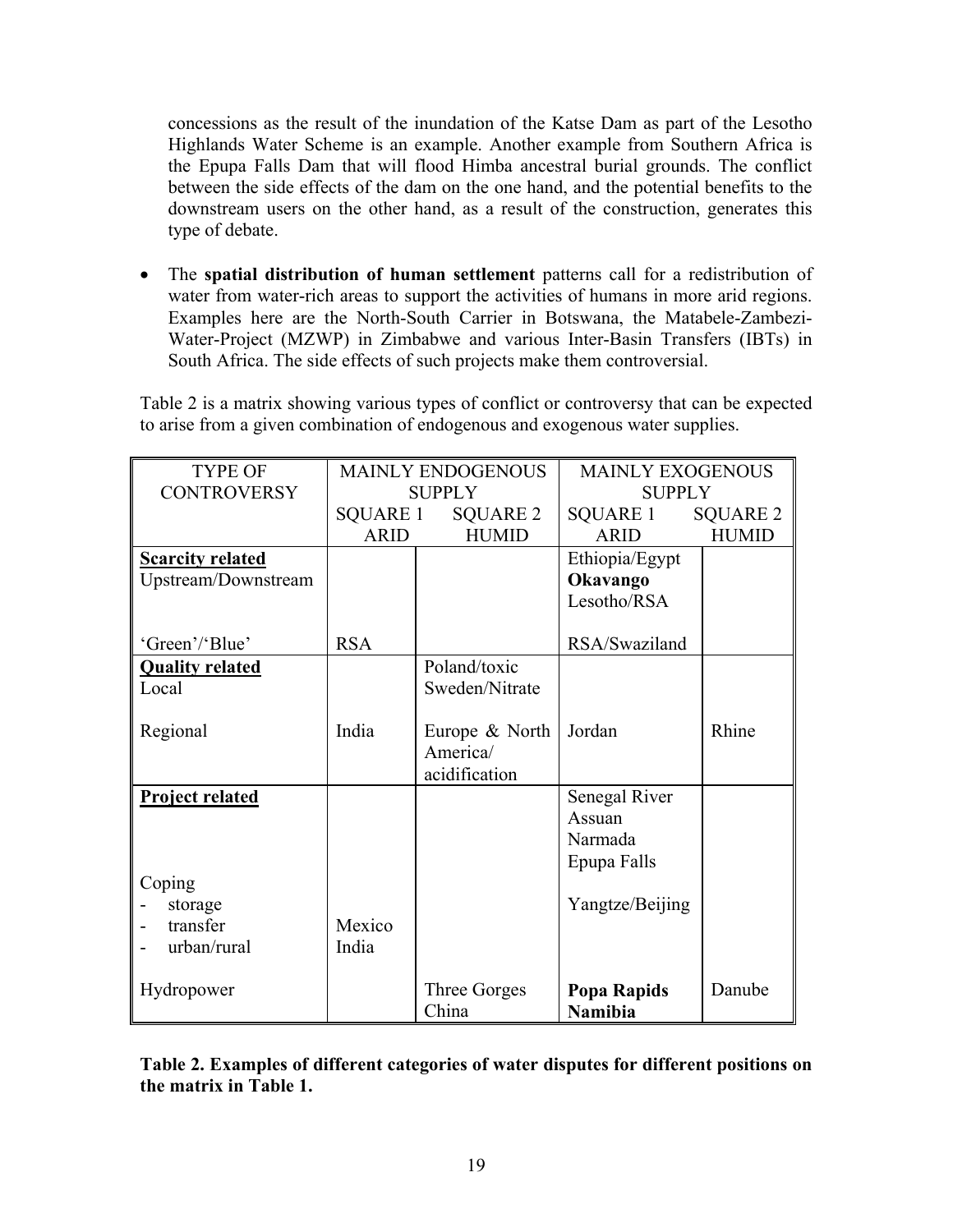Falkenmark (1994:25) notes that a seldom-discussed mode of water competition is the **'green'/'blue' competition**. This is likely to arise in relation to the demand for an increase in biomass production as the result of population growth. In other words, policy options will be increasingly politicized as they will entail a hard choice between biomass production, which will return 'green water' to the atmosphere and thus be lost to the overall water availability, and 'blue water' production which depends on the rainwater surplus left to feed aquifers and rivers. Examples of this can be found in Australia, where the city of Melbourne wants the forestry industry to accept longer rotation periods in order to reduce 'green water' consumption, thus leaving more 'blue water' available to the city. A Southern African example is the dispute between Swaziland and South Africa. Swaziland, the downstream riparian, is asking South Africa (the higher order riparian) to limit the 'green water' consumption resulting from commercial agriculture and forestry, which is reducing the flow of water available downstream. In the Middle East an example is the conflict over access to the aquifers beneath the West Bank, where the issue is basically the sharing of water for Palestinian biomass production, versus the supply of water to the coastal cities of Israel (Falkenmark, 1994:26).

Competition between urban and rural areas is referred to as being "project related" in Table 2. This is driven by the expansion of the urban environment in many arid zone states due to rapid industrialization. This introduces conflicts between the city activities and competing water needs in the rural areas. The proposed Popa Rapids hydropower scheme being planned by Namibia will probably fall into this "project related" category, as the choice of project is possibly the least environmentally sound.

Botswana has 94 % of its total surface water supply originating outside its borders (Gleick, 1993:108) placing it on a par with Egypt that obtains 97% exogenously. This makes Botswana extremely vulnerable to the actions of higher order upstream riparian states. In certain river basins, such as the Okavango, Botswana is in a low order riparian position relative to Angola and Namibia. In the Limpopo Basin, Botswana is an upstream riparian relative to South Africa. In the Zambezi Basin, Botswana has only limited access to the basin, but is in an upstream position relative to Zimbabwe. These factors dictate the overall policy options open to Botswana at a strategic level. This is why Botswana is such a valuable hydropolitical case study as it illustrates various combinations of conditions. Zimbabwe on the other hand, is a lower order riparian to Botswana on both the Limpopo and Zambezi Basins.

## **SIX STRATEGIC DEVELOPMENTAL ISSUES:**

Having noted the four major policy-related theoretical considerations that apply to states in arid regions, it now becomes possible to view the six major strategic developmental issues that the author believes currently confront the integrity of the Okavango Delta. Significantly, three of these strategic issues (1-3) are located upstream of Botswana, away from the direct control of that state. This provides a classic illustration of key hydropolitical principles. Two of them are directly applicable to Botswana (issues  $4 \& 5$ ) whereas issue 6 is relevant to the entire basin in general, but also to the Okavango Delta in particular.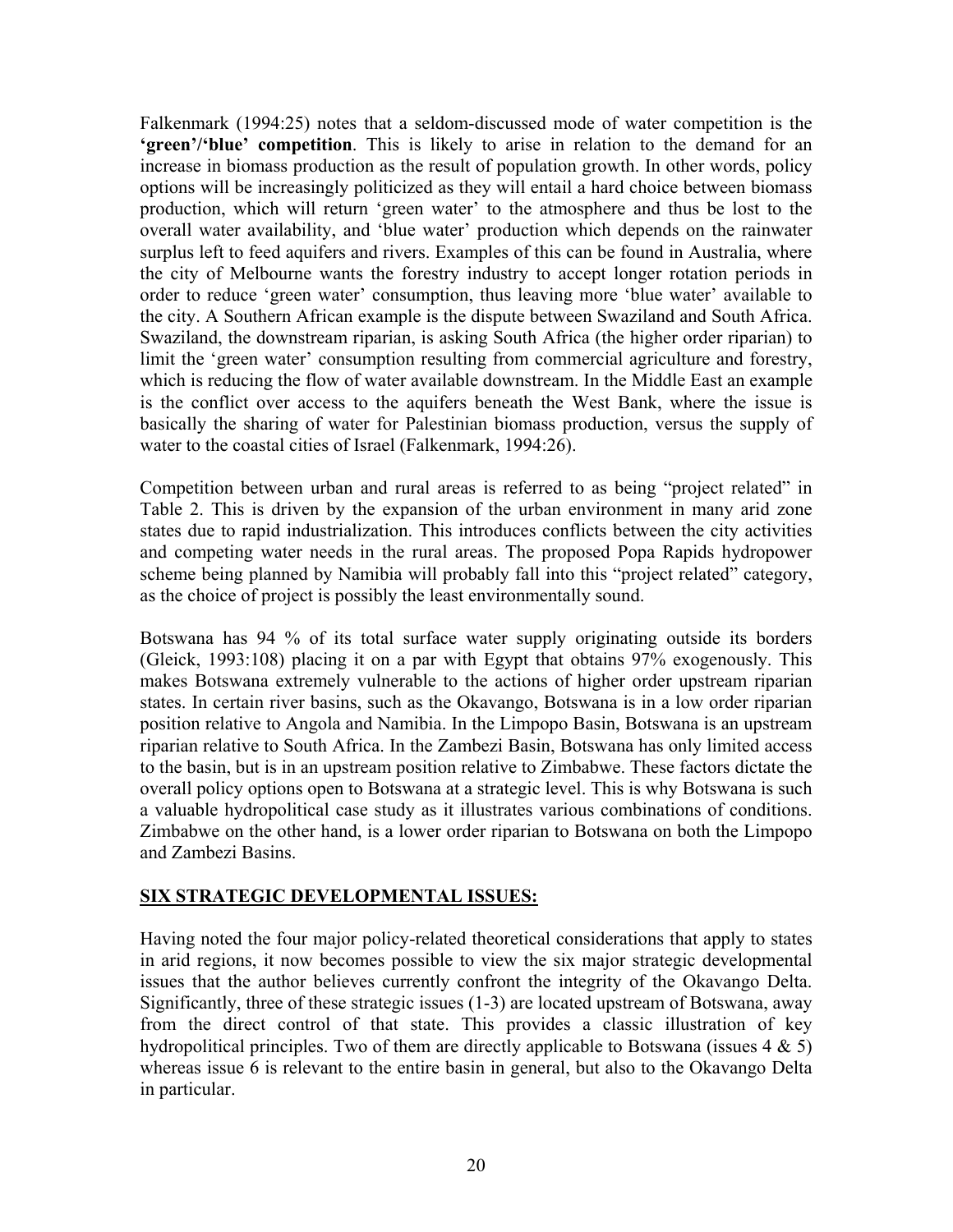Strategic Developmental Issue  $# 1$ : The first long-term strategic issue is related to the **development of Angola**. As has been shown in terms of hydropolitical theory, the upstream riparian state is in a strong position as it controls the headwaters of an international drainage basin. Angola has been in a state of civil war for a number of decades. While this has been devastating in both human and economic development terms, it has meant that the headwaters of the Okavango Basin have remained relatively undeveloped and near pristine. Ironically, the peace dividend in Angola will probably have three major downstream impacts. These are:

- The first relates to **water quality**. Angola is an agriculturally viable state that is blessed with an abundance of water, fertile soils and a good climate. Agricultural development is likely to result in the leaching of agro-chemicals into the aquatic system. Extensive agriculture in the predominantly sandy soils of the catchment could introduce phosphates and nitrates which in turn could disrupt the balance between different plant communities in the Delta (McCarthy & Ellery, 1993:8). As previously noted the Delta region is specifically sensitive to this, being oligotrophic in its natural state. The introduction of leached fertilizers would probably lead to eutrophication of the water downstream, impacting profoundly on the structure and functioning of the ecosystem (Ellery & McCarthy, 1994:166).
- The second relates to **water quantity**. Abstraction of water in Angola for either irrigation or industrial purposes will reduce the overall volume available for downstream use. This is where the usefulness of the 'blue/green' water concept comes in however. Abstraction of 'blue water' by Angola will impact less in terms of volume, whereas abstraction of 'green water' will greatly affect the flow. The reason is that 'green water' is largely lost as transpiration, whereas 'blue water' can be recycled back to the system, albeit with possible loss of quality.
- The third relates to **siltation**. As noted previously, the Okavango system has a very low suspended solids load. Agricultural practices upstream could result in greater runoff with a direct increase in siltation. While siltation is an important natural dynamic within the overall aquatic system, it must be noted that this depends on a specific type of silt load to function normally.

Strategic Developmental Issue  $\# 2$ : Namibia is an extremely arid country, similar in many respects to Botswana. One of the only permanent rivers that traverse Namibian soil with any degree of reliability is the Okavango. There is a plan to construct a **pipeline from the Okavango River** at Rundu to supply water into the Eastern National Water Carrier (ENWC) at Grootfontein. The initial planning is to abstract 20 million  $m^3 / yr^{-1}$ , which corresponds to about 0,2% of the mean annual flow (Ramberg, 1997b:129). This level of abstraction is planned to triple by the year 2003 (Turton, 1998a:185). A 250km pipeline is being developed that will link the Okavango to Grootfontein, where it will join the existing link to Windhoek provided by the ENWC. Namibia is reported as being, "determined to go ahead with the pipeline", threatening to take the matter to the ICJ for a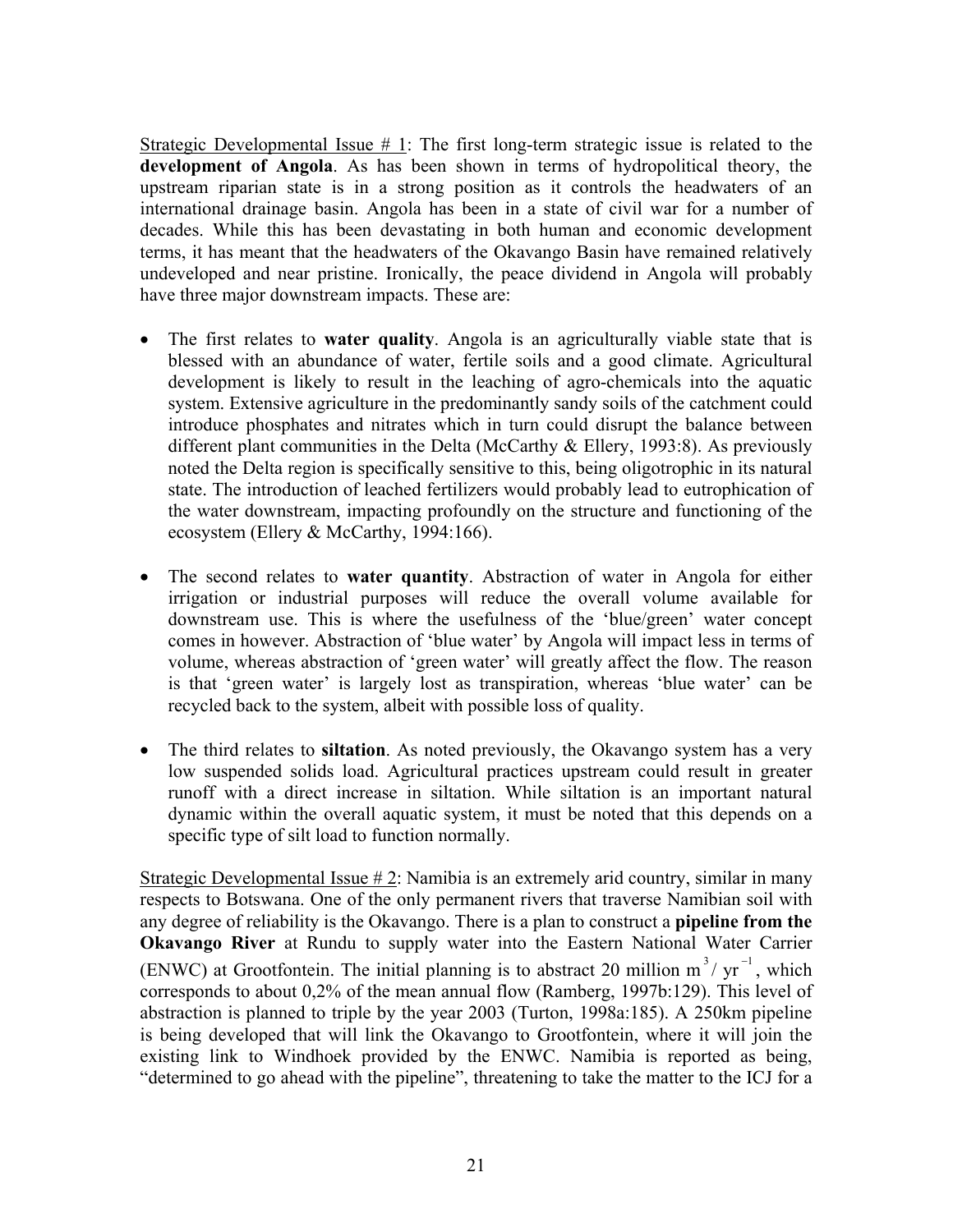ruling on their legal riparian abstraction rights if necessary (Electronic Mail & Guardian, 28 January 1997).

- Hydrological models indicate that there is a relationship between the reduction of the base flow and **loss of wetland**. This is reported by Ramberg (1997b:127) to be in the order of 1:3. Thus the planned abstraction by Namibia would result in the loss of about 150  $km<sup>2</sup>$  of wetland along the fringe of the swamps, which is where the local people depend on the seasonal flooding to support their largely subsistence livelihoods.
- This abstraction by Namibia is virtually unavoidable as Namibia is in dire need of the water. It is also acceptable within international law and supported by the SADC Protocol on Shared Watercourse Systems that a state may utilize the water to which it is a riparian. Thus Namibian officials may view the regime created by **OKACOM as being excessively restrictive** and may thus choose not to fully support this.

Strategic Developmental Issue # 3: As noted above, Namibia is both an upstream riparian state and extremely water scarce. The Namibian Government have announced their intention of developing a **hydroelectric capability at the Popa Rapids** (Ramberg, 1997a). This will result in two specific impacts that need to be considered.

- The development of a hydroelectric capability at Popa Rapids by Namibia will require the construction of a weir (Ramberg, 1997a). This weir will have a **flood attenuation effect**. As previously noted, the existence of seasonal wetlands is directly proportional to the magnitude of the flooding.
- The construction of dams or weirs could lead to the **impoundment of sediment** and hence cause a disruption of the ecological functioning of the Delta (McCarthy & Ellery, 1993:8).

Strategic Developmental Issue # 4: Botswana is also facing a combination of severe water shortage in conjunction with **population pressure**. This is a near-classic example of Mode "D" water-scarcity as conceptualized by Falkenmark and presented in Figure 5. One area where a reasonably large human population exists is along the panhandle. While little has yet appeared in the form of written scientific material, it is known that Botswana has plans to abstract water along the panhandle. This was made evident to the author during a recent fieldtrip to Botswana. Two known pipelines are in the conceptualization phase at present. These originate at the villages of Sepopa and Mohembo. These pumping facilities are being designed to feed water via pipeline to various settlements south west of the panhandle. It must be noted however that the Botswana Department of Water Affairs (DWA) is not yet committed to this project at the time of writing. It is simply an option that is currently being considered and it may still be rejected for strategic reasons. There are three probable consequences of this if the planning is to be implemented. These are: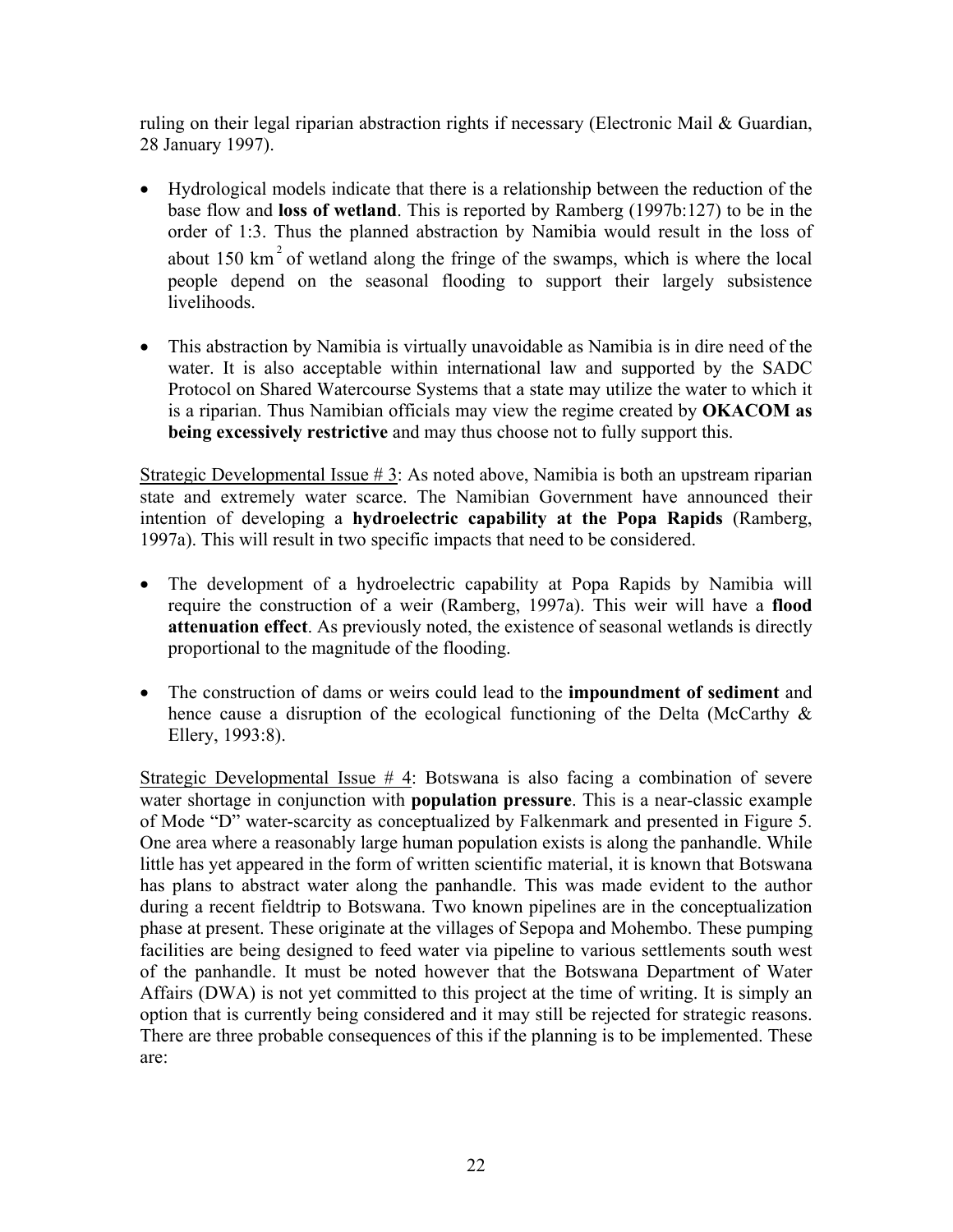- Botswana is locked in conflict with Namibia over the Namibian plans to develop the pipeline from Rundu. The Botswana government has used the argument that any water abstraction from upstream of the Delta is going to result in an unacceptable environmental impact downstream. By developing these pipelines, **Botswana is effectively undermining its bargaining position** in an international forum. There is thus a need to sensitize the engineers who are responsible for this planning to the repercussions in international hydropolitical terms. This is a critical strategic implication in the opinion of the author. It also illustrates the existence of a form of 'threshold'. Until recently, engineers from the DWA have been working on problems without needing to understand that the resulting problems may have international repercussions. Suddenly an invisible political threshold is crossed, and what used to be the domain of an ordinary engineer, generating a solution to a specific problem that may be entirely acceptable within normal engineering parameters, has an added dimension – the potential international political repercussions that no known engineering equation accounts for. The existence of the latter now become so significant as to effectively overshadow what would have been a feasible project when viewed from a narrow engineering perspective. This is abstract however, and difficult to quantify. Because engineers work in absolute terms, they remain unconvinced of the existence of a vaguely measurable 'threshold' and they consequently seem not to be able to grasp the relevance of these issues, becoming exasperated instead by the perceived meddling in their affairs by outsiders.
- These pipelines, albeit relatively small in terms of the planned volume to be abstracted, will **reduce the overall inflow** to the Delta nonetheless. This will increase the environmental pressure already being felt in the Delta.
- By securing a predictable supply of water, the existing settlements are likely to **attract more people** who are being forced to move away from the otherwise harshly arid conditions that prevail elsewhere (Modes "A" & "B" water-scarcity) and who could be loosely described as being environmental refugees. These "refugees" will squat on the only land available, which is normally the marginal land that has already been degraded (Mode "C" water-scarcity) and thus is not being used by the local inhabitants anymore. There is likely to be an increase in population as a result, which in turn will place more pressure of the environment (Mode "D" water-scarcity). One form of environmental pressure will be seen as an increase in nutrients going back into the river as the result of human-induced effluent.

There are also plans to abstract water from downstream of the Delta. It was noted (Ramberg, 1998) that any down-stream abstraction is not likely to be problematic in ecological terms, and will not affect the overall sustainability of the Delta. The author has noted the following three aspects that need to be individually highlighted however.

• There are a plethora of pumping facilities currently to be seen around Maun. Most are small, catering for private water needs. There are some larger systems however. The author noted a new pipeline being laid from Maun to a village on the road to Shorobe. One cannot deny that the local population needs these facilities. However, the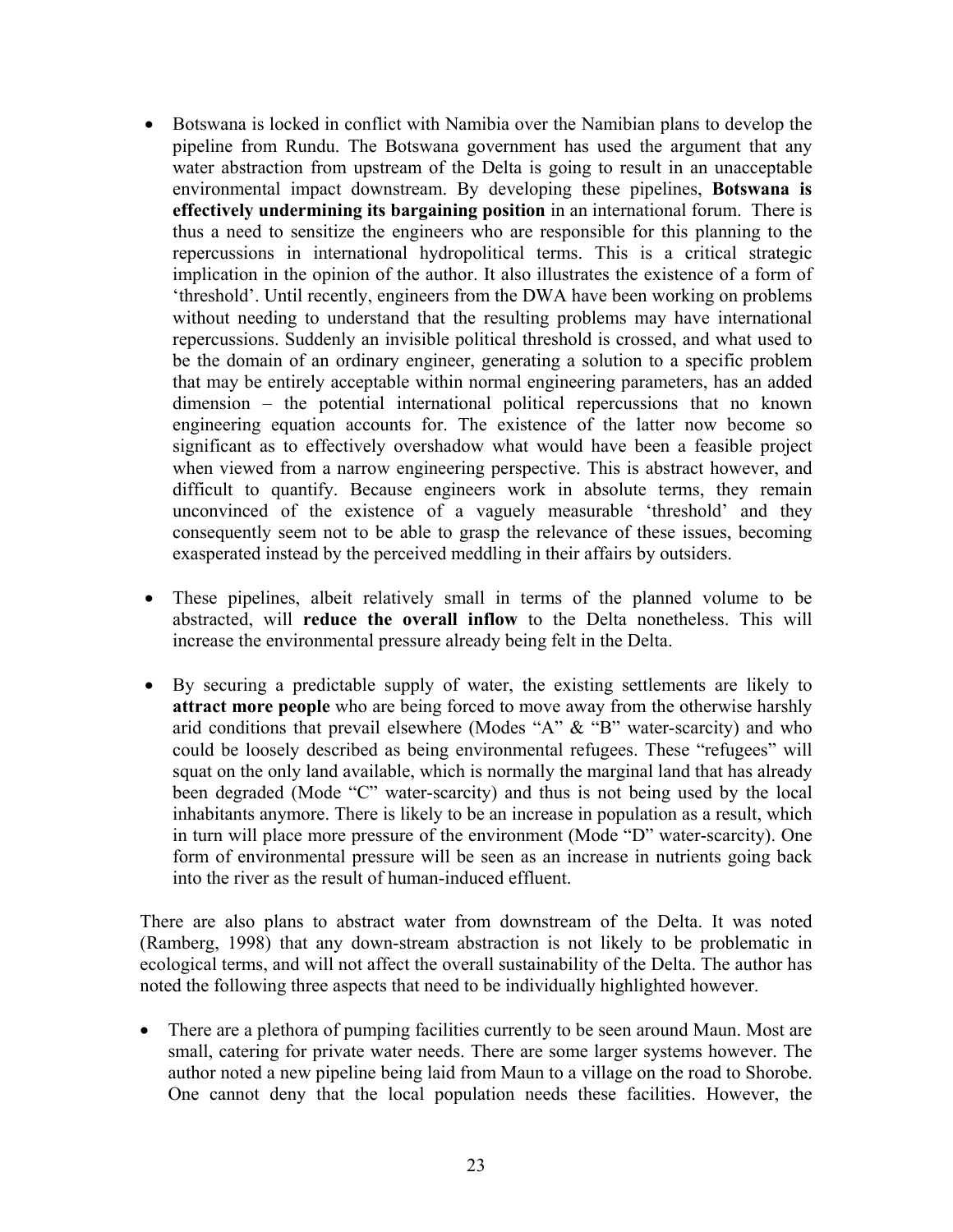existence of a more secure water supply will attract a **larger permanent population**, resulting in Modes "C" & "D" water-scarcity. The value of the spiral conceptualized by Falkenmark that was illustrated in Figure 3 now becomes highly relevant.

- The overall **water supply situation for the town of Maun** is also problematic. Because of the rapid growth of Maun, the sub-area to which it belongs has shown a marked increase in population over time. For example, Maun accounted for 7.0% in 1981, growing to a figure of 55.1% in 1993. As much as 48.1% of the total impact area population live in Maun itself. The Maun sub-area contained 23.4% of the total population of Ngamiland and Central Boteti in 1993 (Scudder *et al.,* 1993:444). Projected water demand for Maun is 4 million  $m^3/yr^{-1}$  for the year 2012 as determined by Snowy Mountain Engineering Corporation (SMEC) (Scudder *et al.,* 1993:124). An alternative figure of 3 million  $m^3 / yr^{-1}$  for the same year was calculated by the International Union for the Conservation of Nature (IUCN) task team (Scudder *et al.,* 1993:124). The latter figure assumes that consumption would be held at 150 l/p/d for house connections by means of tariff structures. Conjunctive use of surface and ground water is planned. In terms of the IUCN analysis, during the three driest consecutive years groundwater would have to be abstracted at a rate of 2.30 million m<sup>3</sup>/ yr<sup>-1</sup> (Scudder *et al.*, 1993:169-70), with the rest coming from the Thamalakane River.
- The increased human pressure in the Okavango Delta can result in **eutrophication** of the water. This is already evident in patches around Maun. The concentration of people increases this risk. Tourists occupying camps in the Delta are presenting a specific risk. Nutrients found in soaps for example are finding their way back into the aquatic system. Ramberg (1997a) has determined that each tourist lodge results in a satellite village housing employees at a ratio of 5-10 times the population of the lodge itself. Their effluent is also entering the aquatic environment.

Strategic Developmental Issue # 5: One of the major sources of wealth in Botswana is derived from **cattle ranching**. This is placing heavy pressure on the environment.

- Overgrazing, especially on the floodplain, may reduce the transpiration efficiency and enhance the capillary evaporation of water. This in turn is likely to cause an increase in **salinization of the soils** (McCarthy & Ellery, 1993:8). This is an example of some of the dynamics of Mode "C" water-scarcity at work.
- One of the natural limiting factors for cattle ranching is the existence of **tsetse flies**. This has resulted in heavy spraying of Dieldrin, DDT and Endosulphan over an extended period of time (Pearce, 1993:28). These chemicals are thus present in the overall aquatic system.
- The existence of Bovine Pleru-Pneumonia and other cattle diseases has resulted in the development of **veterinary control fences** (VCF) across large tracts of the Kalahari and into the Okavango Delta itself (Conservation International, 1996). While this has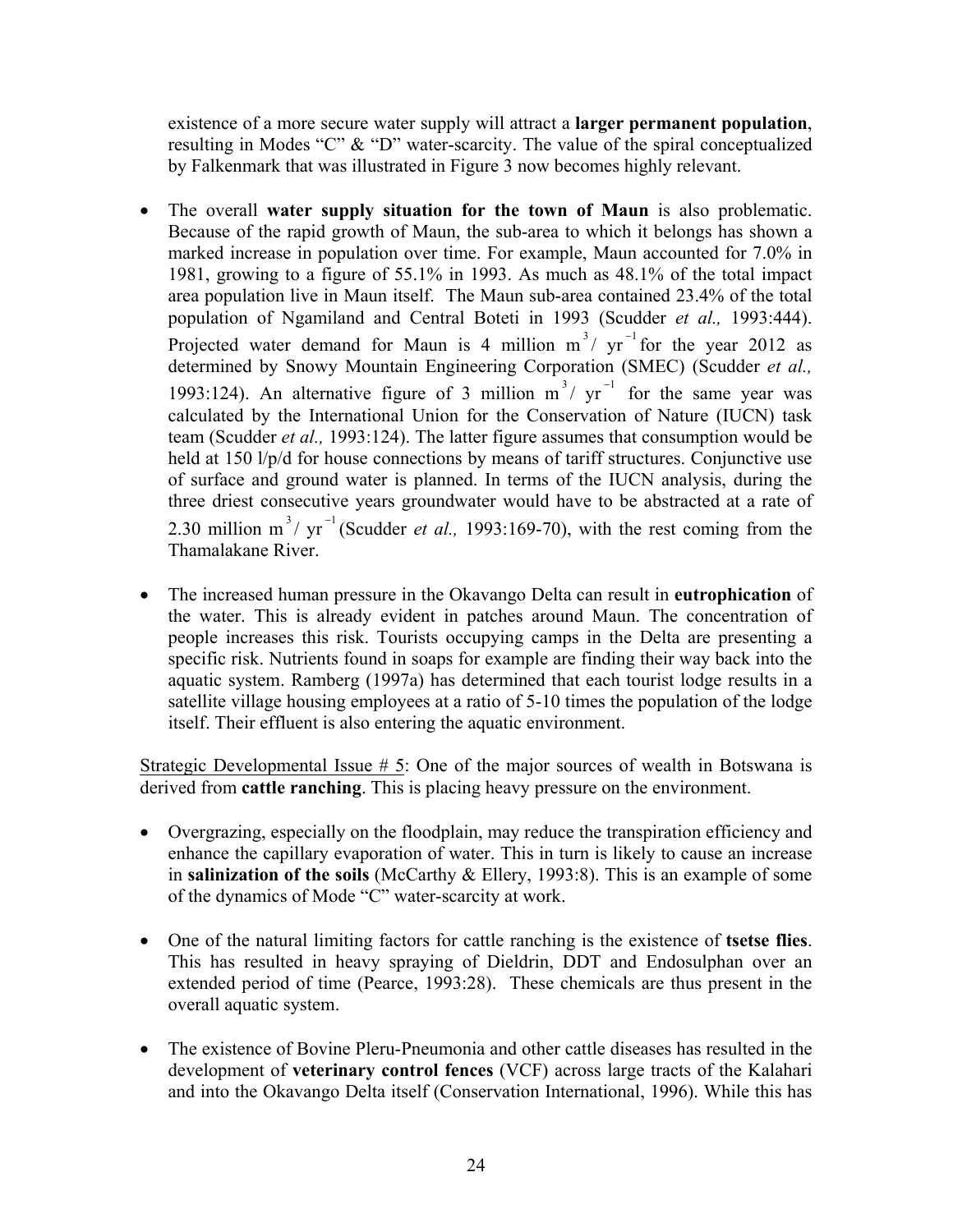meant that Botswana beef can now comply with stringent European Union health requirements, it has also meant that a major interference to natural animal migrations between the Okavango Delta and the Kalahari has resulted. These fences have caused significant game mortality as a result (Scudder *et al.,* 1993:74).

• Many cattle now die of old age as the national herd is larger than is required to meet the domestic and international market. The **system of subsidies** has resulted in the desire to fill all of the land with ever more cattle, which in turn consume everything around them (Pearce, 1993:26). The author has noted the impact of this in his own lifetime with documented photographic evidence of the results. This is another example of one of the dynamics of Mode "C" water-scarcity at work.

Strategic Developmental Issue # 6: **Human encroachment** is an inevitable result of the increase in population in the face of water scarcity. This can be understood as being an example of one of the dynamics of Mode "D" water-scarcity at work. Within the Delta region, this has placed considerable pressure on the margins of the seasonal wetlands. The most important natural resources that result from a human use perspective are wildlife, fish, reeds, thatching grass, trees, veld products (tubers etc) and tourism (Ramberg, 1997a). The planned abstraction of water upstream is likely to result in the following dual dynamic:

- On the one hand, abstraction will reduce the water quality and quantity, resulting in a **depleted resource base**. This can be understood as being a future constraint to development. This will impact heavily on the fringes of the swamp areas. Significantly, this is also where future ecological refugees are likely to settle.
- It is precisely along these fringes that human settlements are at their heaviest. In this regard, the availability of water acts as a **development magnet**, attracting ever more people. This can be understood in terms of being a population-pull factor.

With growing demands on a marginal environment, recurring droughts become increasingly severe in their impact (Mode "B" water scarcity). The risk of a more permanent desertification in parts of the Kalahari (Mode "C" water-scarcity) is thus a very real one (Cooke, 1985:82). This can be regarded as being a **population-push factor**. Thus the provision of secure water will become a **population-pull factor**, and the migration of people can be realistically expected as a direct result. The significance of this can be best understood in terms of a major drought scenario. Under such conditions, the permanent settlements will be under pressure of water shortages because of the drought. They will then suddenly become the focal point for migrants, stimulating the demand curve beyond the capability of the system to supply. Catastrophic failure of the ecosystem will therefore result and a significant 'threshold' will have been crossed, probably forever. The strategic significance of understanding 'thresholds' is thus abundantly apparent yet again.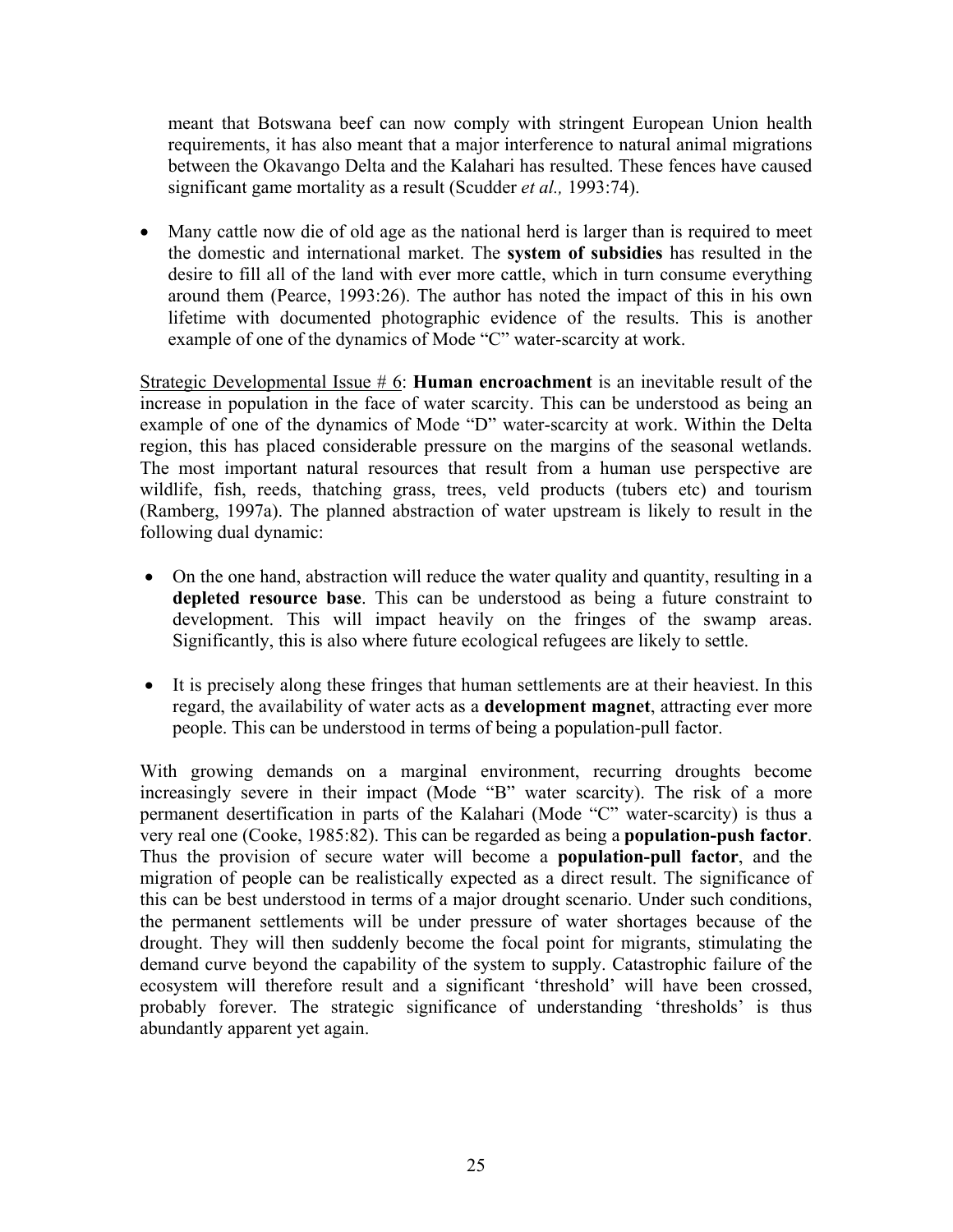## **CURRENT STATE OF PLAY:**

Having noted the significance of theoretical models and concepts to the overall development debate, specifically how these apply to the six strategic developmental issues that have been highlighted, it now becomes necessary to discuss what the current state of play is before determining what solutions are available. In the opinion of the author, there are three major factors that serve as useful indicators of the way things currently stand within the case study area. These are:

Factor # 1: As a result of the fact that Namibia has announced its intention of developing the Okavango Pipeline, the government of Botswana tried to counteract these plans by applying to UNESCO to have the Okavango Delta declared a *Ramsar Site*, thereby hoping to increase the international pressure on Namibia (Ramberg, 1997b). Whilst this may be regarded as a resounding victory for conservationists, it may also have resulted in the fact that Botswana has effectively limited its own strategic options in the process. In reality, this is a classic example of being both a double-edged sword as well as a subtle but significant 'threshold'.

- This has **politicized the issue** internationally. It will probably mean that Botswana will be able to mobilize international support, funding and research in an effort to prevent Namibia from implementing these plans. This is likely to result in a highly emotive public debate, as there is a clear dichotomy between Namibia's legal position and its probable moral position. In terms of this debate Botswana is likely to be shown in a positive light and Namibia shown in a negative light if it pushes ahead with its plans.
- On the other hand, this also means that Botswana has painted itself into a corner. This illustrates the effects of having crossed a significant **political 'threshold'**. The public sentiment that is likely to be negative towards Namibia is just as likely to become negative towards Botswana if the proposed pipelines are developed along the panhandle. It is known for example that NGO's are already mobilizing around this specific issue at the time of writing.

Factor # 2: Against this background, there are grave doubts that **OKACOM is failing** (Ramberg, 1997b). Within the OKACOM configuration, the hydropolitical aspects that have been raised under the discussion on theoretical considerations can be used to plot the likely courses of action that each of the actors will take.

- In this regard, it is abundantly clear that **Botswana** is in the weakest position. It is the downstream riparian and it has a critical need for the resource. Botswana's interests will therefore best be served by reviving OKACOM and pushing for the creation of an effective basin-wide regime. Botswana really has the most limited range of strategic options available.
- **Namibia** on the other has a wider range of strategic options available. Namibia can invoke the legal principles contained within the Helsinki Rules and supported by the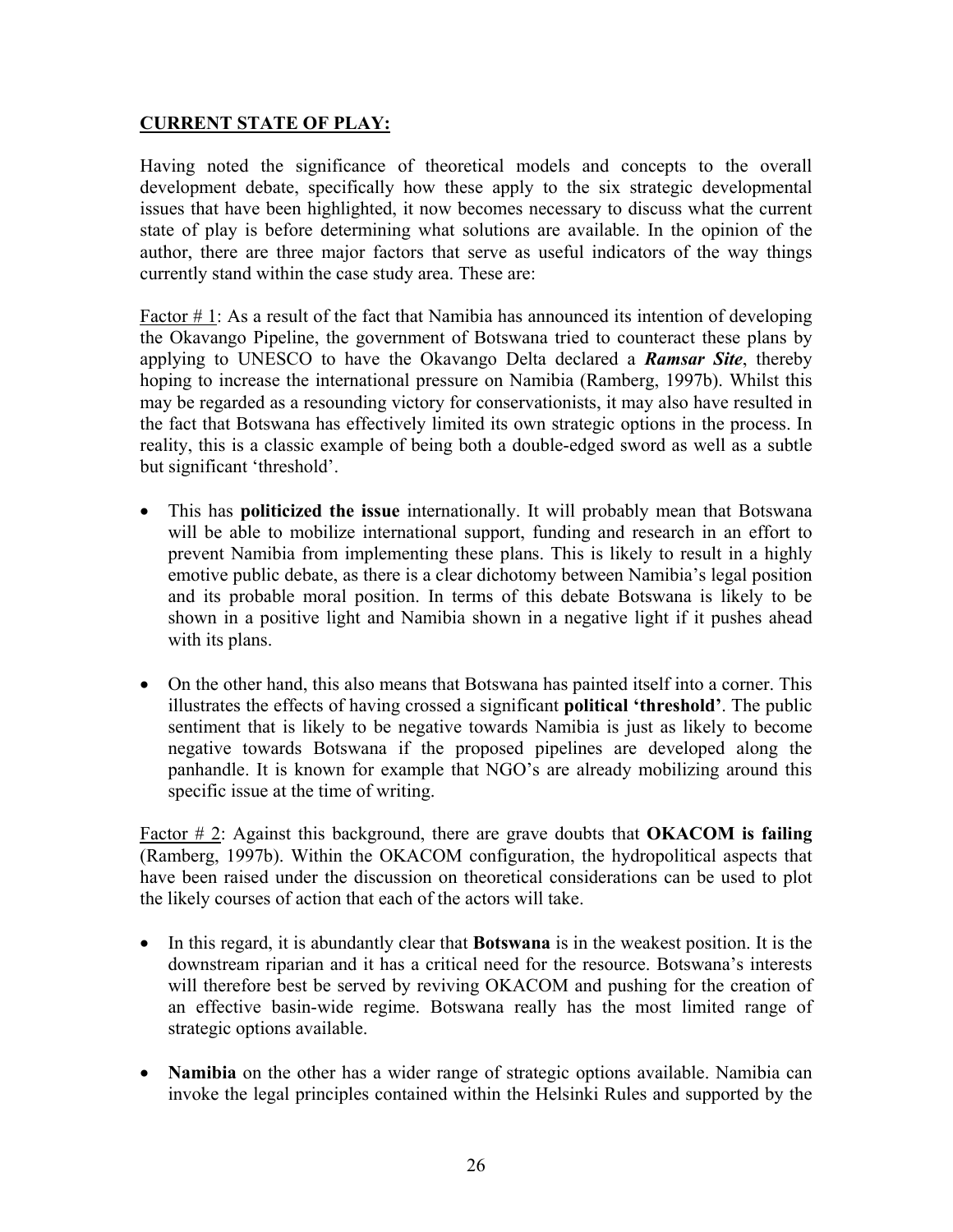SADC Protocol on Shared Watercourse Systems, and claim the right of abstraction. This will be legally correct. Given the fact that this will impact negatively on a *Ramsar Site*, what is legally right may in fact be seen to be morally wrong. This makes for a classic dilemma. This is likely to result in a highly emotive debate, along the lines of the current public outcry against South Africa over the fate of the baby elephants that were saved from culling in the Tuli Block of Botswana. Namibia is likely to feel the negative aspects of this debate as the result of the proposed pipeline, and possibly even more so over the proposed hydroelectric scheme at Popa Falls. Having said this, Namibia is also very vulnerable to the long-term actions of Angola. Siltation and chemical pollution of the water can effect Namibia almost as badly as Botswana. Therefore, Namibia may wish to stay within the confines of OKACOM, but with specific clauses in the final agreement that favour their interests directly.

• **Angola** has the least incentive to co-operate within the confines of OKACOM. In fact, officials in Angola can even see a fully functioning OKACOM as being detrimental to their own perceptions of what their long-term best interests may be. Consequently, it can be anticipated that Angola will have to be induced to co-operate.

In short, OKACOM is set to become the forum for some fairly intense hydropolitical interaction in future. By documenting these events as they happen, a valuable insight into the hydropolitical dynamics between states in arid regions will result in the opinion of the author.

Factor # 3: The current pattern of conflict dynamics in the Okavango Basin is based on the **zero-sum principle**. This means that the conflict potential is likely to be extremely high as it is based on a fundamental dynamic of win-lose. An important aspect of this zero-sum paradigm is the fact that it is closely linked with the perceptions that each decision-maker may have. There is thus a clear-cut distinction that needs to be made between realities and perceptions of those realities. In fact, a careful analysis of potential benefits versus potential costs for each of the role-players may even reveal that the prevailing paradigm is that of a lose-lose configuration. This in fact may even be the best strategy open to Botswana as the most needy actor in the overall configuration. By convincing the other actors that their actions are actually being detrimental to themselves, a more cooperative spirit could be generated. This could result in a paradigm shift from a win-lose model to that of a more cooperative win-win approach. This will take time and effort to achieve.

- **Information** is therefore going to play a decisive role in the overall interaction. There is consequently an important role to play for researchers, consultants, NGO's and the media. Botswana can use the Okavango Research Centre in Maun to advantage here.
- **Communication** is also going to become increasingly important. A major target for this communication will probably be to convince the upstream riparians that a winwin cooperative paradigm is a better one to adopt.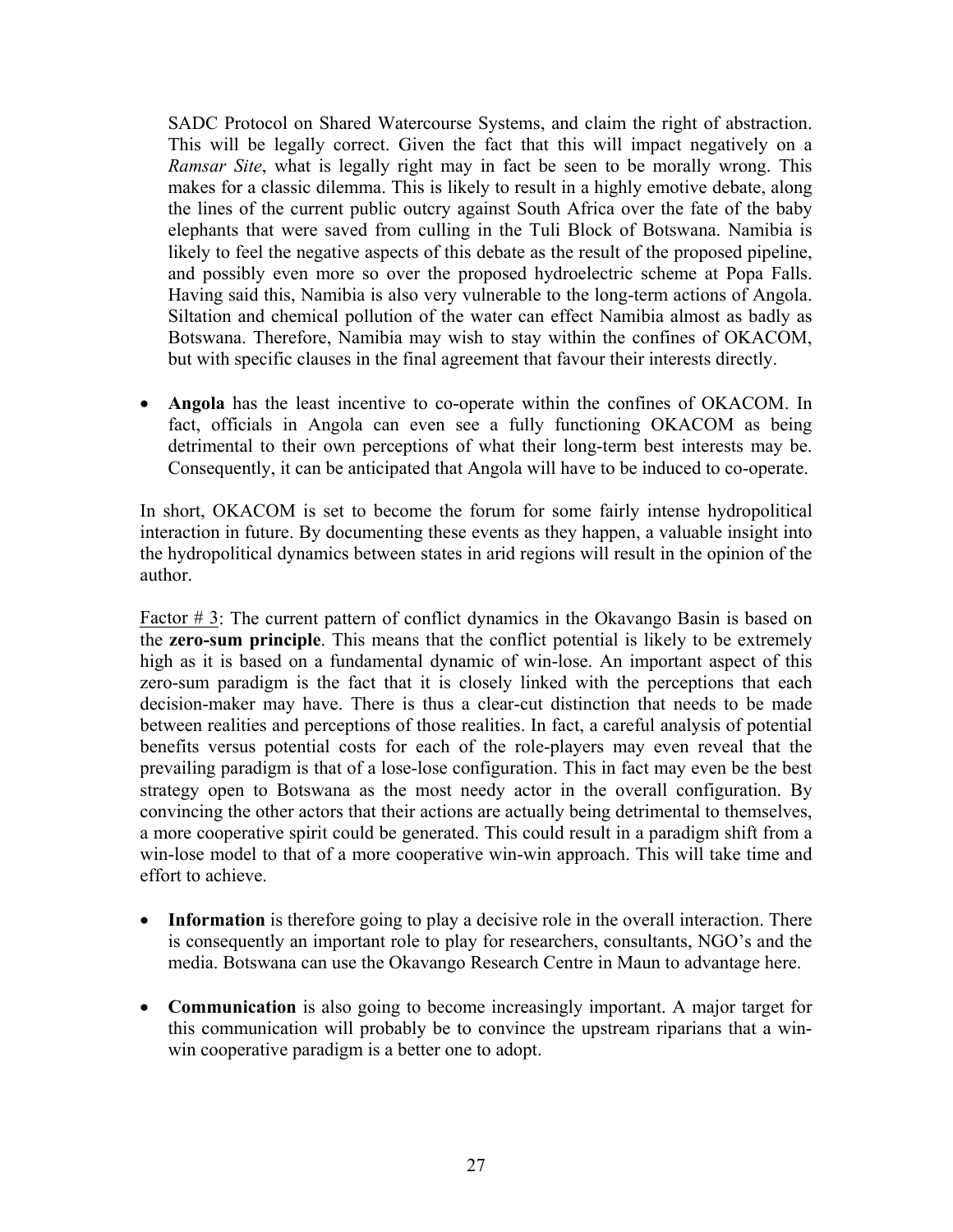In summary, the prevailing win-lose paradigm will have to change to one of win-win if OKACOM is ever going to succeed. This will take time and effort, with communication playing a crucial role.

# **SOLUTIONS:**

Having noted the overall factors, issues, theoretical considerations and dynamics that prevail in the Okavango Basin, it now becomes possible to suggest four solutions to the problems.

Solution  $# 1$ : Because one of the underlying features of the overall Okavango problem is related to competition over ever decreasing resources, it becomes abundantly clear that an **effective multilateral structure** needs to exist. There are two aspects that are relevant. These are mutually supportive of one another.

- There is already a multilateral structure in the form of **SADC**. In terms of SADC, there is the SADC Protocol on Shared Watercourse Systems, which already exists. In terms of Article 3 of this instrument, River Basin Commissions are required to be set up between member states.
- **OKACOM** already exists but is not functioning well. Clearly it makes the most sense to revitalize OKACOM and to further legitimize it by means of the SADC Protocol.

The best way to reestablish OKACOM is probably by means of diplomatic interchange at a level higher than the technical working group in the opinion of the author. It cannot only be left to technical commissions as preliminary research that has been conducted by the author suggests that "there is an underlying fear that River Basin Commissions may eventually erode the sovereignty of the state, so officials do not allow cooperation to develop to a level beyond the minimum that is absolutely necessary" (Turton, 1999b). As already noted, communication will play an important role in this regard, creating the right climate for the diplomatic interchange by empowering the decision-makers with the relevant knowledge that they will need in order to be effective.

Solution # 2: As has been noted above, there is a prevailing **zero-sum paradigm** in existence. Because this is inherently conflictual in nature, there is a need to change this to a cooperative approach based on the benefits of win-win principles. This takes time as it is based at least in part on prevailing human attitudes.

- Attitudes can be changed if **communication** is effectively used. The purpose of this communication must be to inform the decision-makers of the costs of the prevailing zero-sum paradigm and the benefits of a cooperative paradigm.
- The inherent benefits of **diplomatic interchange** can also be brought to bear. In this regard, political allies can be used to also raise the issue in the appropriate international political fora. This also illustrates the relative advantage of raising the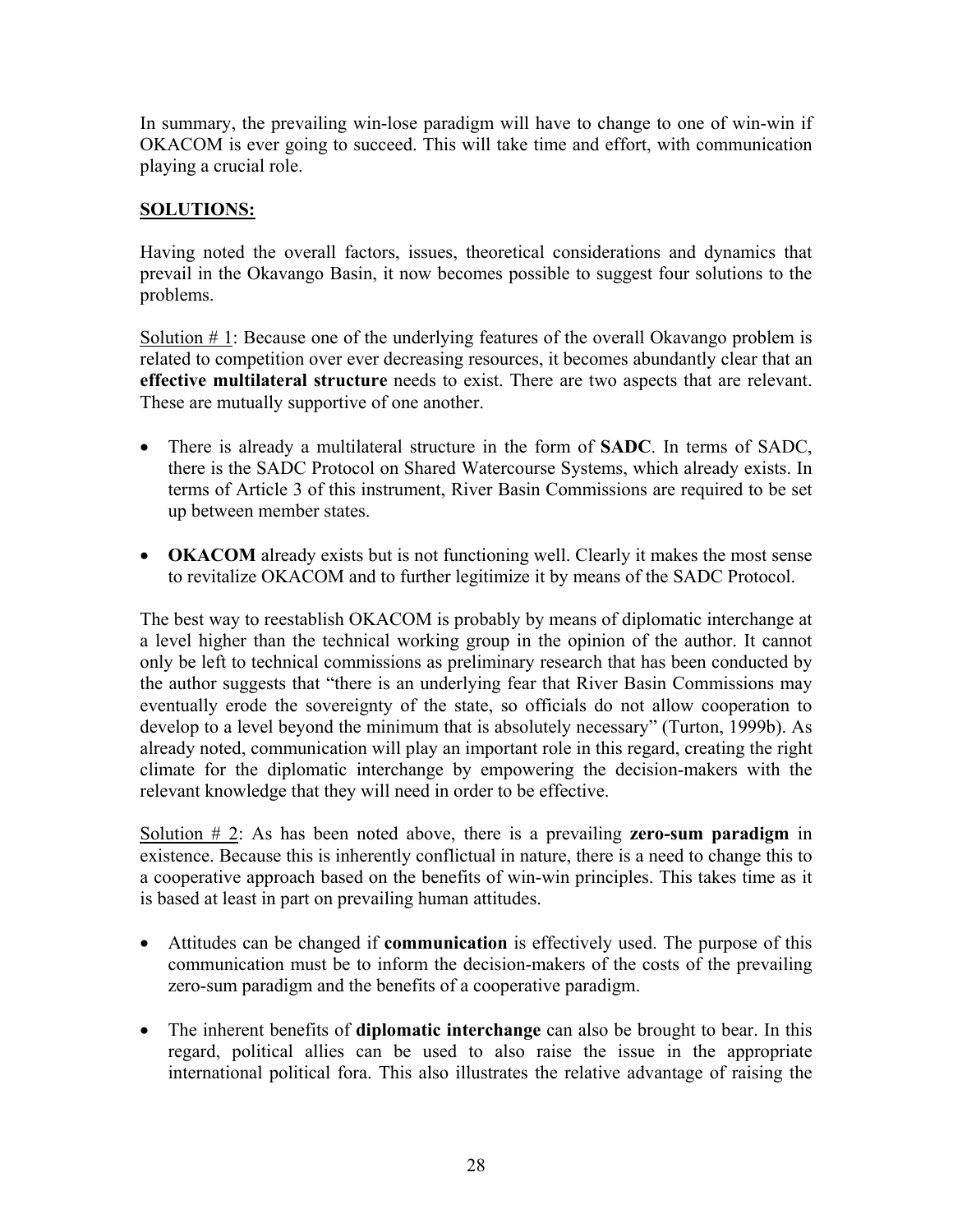issue of the revitalization of OKACOM at the political level rather than at the technical level.

The long-term objective of this whole series of interactions is to change the prevailing paradigm to a cooperative one. This has lower conflict potential and increases the regional security by offering guarantees to all of the participants. While each actor may not get exactly what they feel they want, in the final analysis they can probably get what they effectively need for survival in the process.

Solution # 3: There is an overarching need to begin to balance the **developmental aspirations** of each state against the realistic developmental potential of those states. The operative word in this regard is "balance". This is needed between the following:

- By introducing the notion of the **water landscape** at the policy-making level, the issue is no longer one of man versus the environment as already noted. In terms of this concept, man is an integral part of his environment, and the water landscape becomes the life-support system that is needed for continued survival. Part of this solution is then linked to the revenue that is generated by tourism. It could be argued that wildlife is a far more efficient means of harnessing the natural environment and converting it to an economic asset than farming is in arid regions.
- Critical to this whole balancing act is the need to expand the policy-making support system available to states. Unquestionably, the major driving force behind all of the development-related problems that have been highlighted in this paper, is uncontrolled **population growth**. Therefore, as long as this population-factor is not being dealt with at the policy-making level, the final result will almost always be unsustainability. This is illustrated in Figure 6.



**Figure 6. Schematic representation of the actual root causes of the water-scarcity problem and consequent solutions that ought to be considered by policy-makers in developing states within arid-regions (Turton, 1998a:258; 1998b).**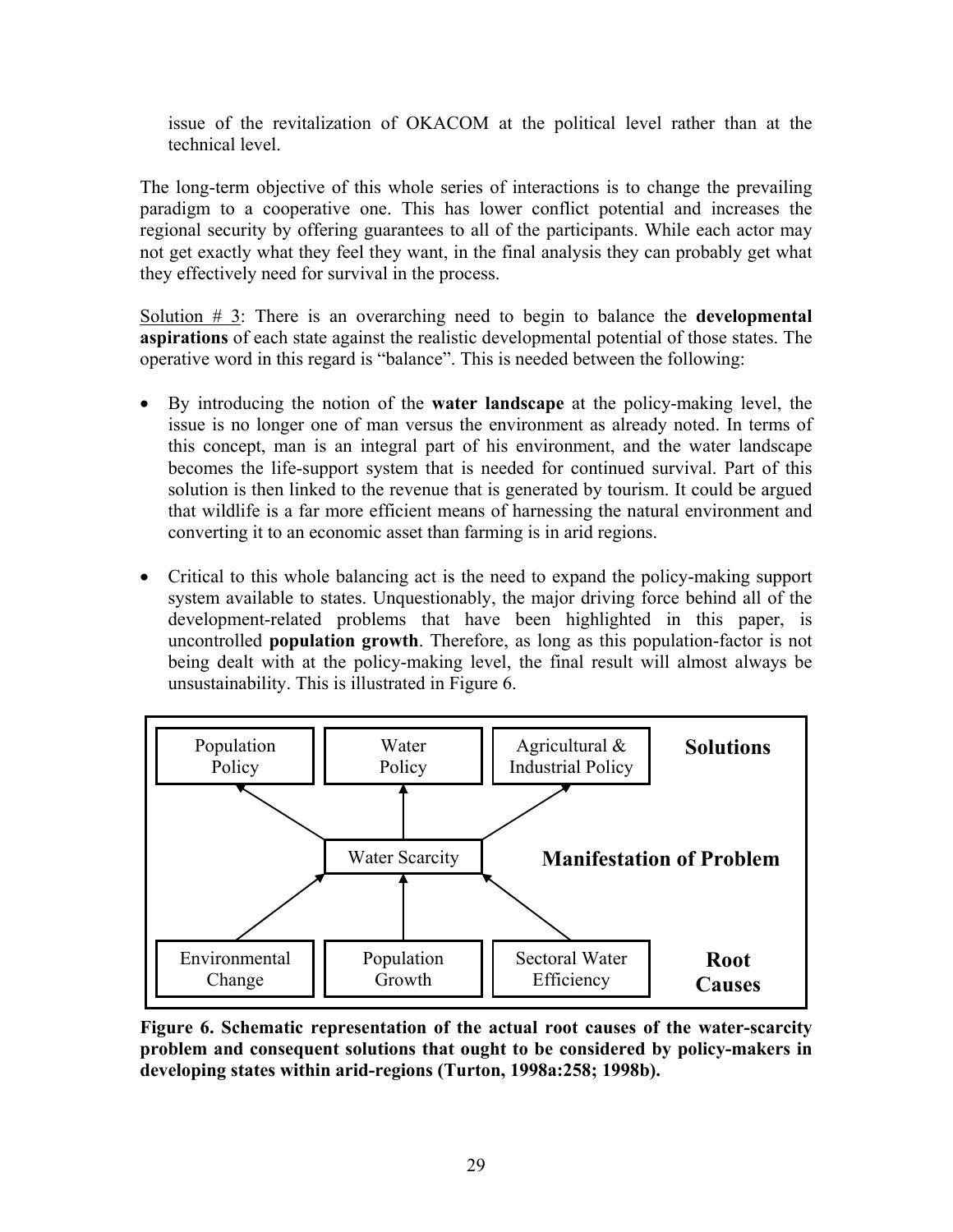Previous research that has been done by the author shows that water scarcity is not the actual problem, but is rather the manifestation of the interaction between three specific root causes (Turton, 1998a:258; 1998b). These root causes are environmental change, population growth and the allocation of water within an economy to specific sectoral uses. In this regard, the author has suggested the linkage of policy to effectively deal with this expanded view of water-scarcity in arid regions as shown in Figure 6. In fact, if population growth was under control, it could be argued that there is no water shortage in Botswana, and that the existing scarcities could be managed by a combination of water demand strategies and improved sectoral allocation within the economy.

- An important component of the need to balance the developmental aspirations of each role-player is linked to the **national interest** of each state. At present, each state seems to be viewing their own national interest from a very narrow perspective. This is what is essentially driving the zero-sum dynamics within the Okavango Basin. There are really three important components to this that need to be specifically highlighted.
	- 1) A key component of national interest is the **perception that the individual policy-maker has** of what this interest is or should be. Because perceptions play such an important role, the importance of communication again comes to the fore. This communication should be designed to change the perception of the national interest over time.
	- 2) Another key component is the fact that the **policy-maker is not necessarily a water specialist**. In fact, the policy-maker tends to be a politician who is elected to office for a period of time and then departs. While this is not true in all cases (Asmal, 1998), it certainly is the case much of the time.
	- 3) The people that provide continuity are usually the technical staff from the respective Departments of Water Affairs. They also have an extremely narrow focus, being guided by the engineering related dimensions of their normal work. The proposed panhandle pipelines are an example of this. There is thus a need to expand this technical staff to include specialists that can adopt a **multidisciplinary approach**. This is necessary once a critical threshold has been crossed - that of the politicization of water at the international level - as has been the recent case with the Okavango Delta.

Solution # 4: **Capacity building** is an obvious solution. Leif Ohlsson (1998; 1999) has done some pioneering work in this regard. It is the inability of developing states to innovate in the face of complex challenges, which causes them to fail (Barbier & Homer-Dixon, 1996). It has been shown that there are many aspects to the capacity of states, which manifests when that state tries to deal with water scarcity (Turton, 1999d). This is relevant for most of the states in the Okavango Basin, albeit in varying degrees.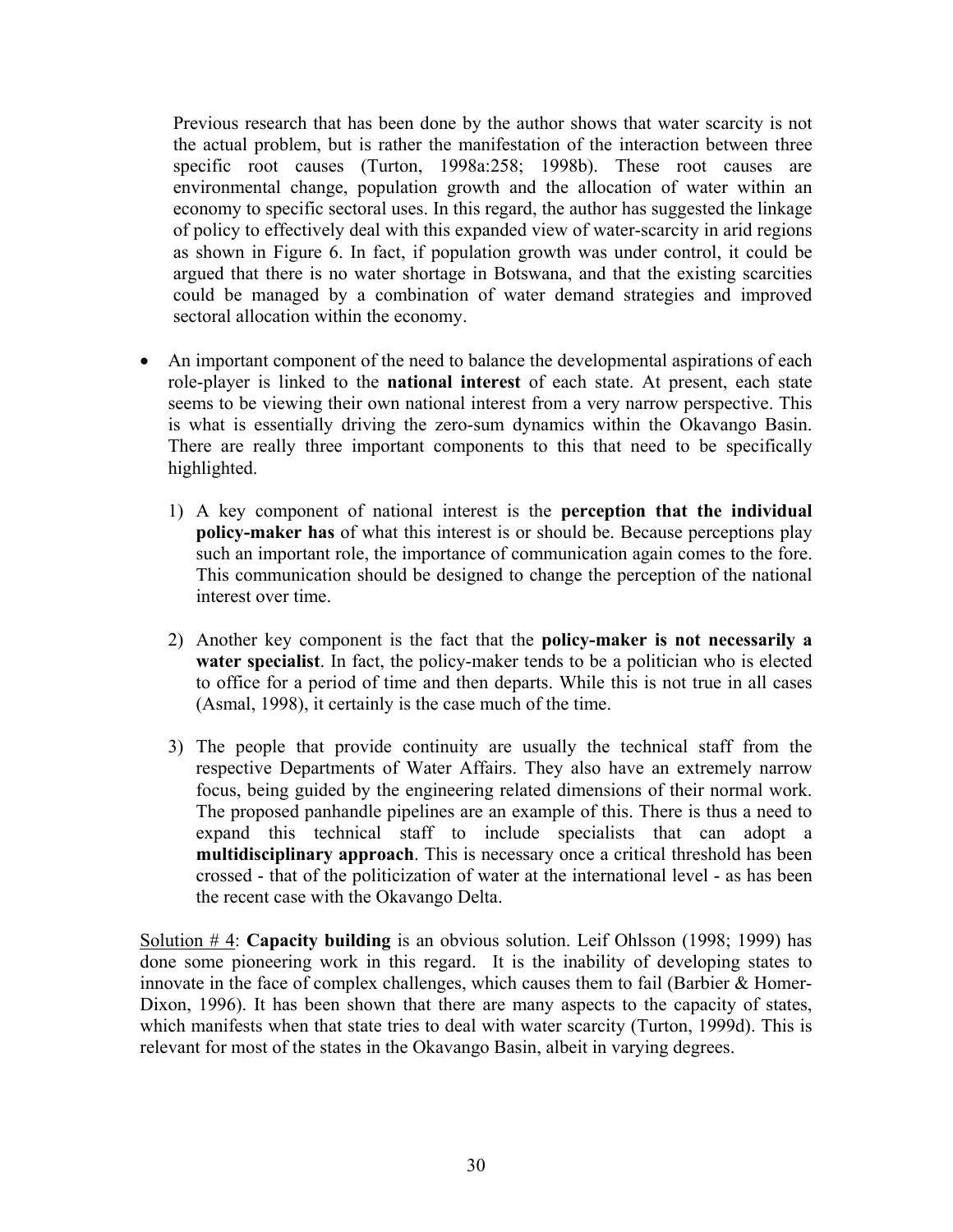- There is a critical shortage of **intellectual capacity** in the Southern African water sector, specifically regarding the social sciences. This lack of capacity is what Ohlsson refers to as a 'social resource scarcity' (1998:1) or 'lack of social adaptive capacity' (1998:8). It is precisely the existence of this lack of adaptive capacity within the Southern African water sector that makes cooperation between all role-players so vital (Turton, 1999b). The development of this intellectual capacity should be focussed on incorporating indigenous knowledge systems and understanding the unique problems that confront developing states in arid regions. This means that intellectual capacity that originates from the wetter parts of the developed world is not necessarily entirely relevant to the unique problems that exist in the arid, under developed regions of the world (Turton, 1998c). The Okavango Research Centre in Maun can play a pivotal role in this regard and deserves to be encouraged in their current scientific endeavors.
	- 1) Article 5 of the **SADC Protocol** on Shared Watercourse Systems provides for the collection, storage, analysis and dissemination of data relevant to the integrated development of the resource, along with the design of relevant research programs.
	- 2) At present, each state is trying to develop this intellectual capacity themselves, almost in competition with one another. This is self-defeating in the opinion of the author. What intellectual capacity exists, should be **shared for the common good**. This will clearly have to involve a paradigm shift towards a more cooperative basis of interaction. If not, then the shortage of intellectual capacity will become a definite element of social resource scarcity as conceptualized by Ohlsson in the opinion of the author.
- There is also a critical lack of **institutional capacity** within the Southern African water sector. This will have to be specifically addressed.
	- 1) There is a **maldistribution of institutional capacity** within the Southern African region. Within the Okavango Basin, Botswana probably has the most highly developed institutional capacity, although Namibia is probably not far behind. Even then, the capacity of both of these states is really limited when compared with other parts of the world. Angola has very limited institutional capacity indeed.
	- 2) The **SADC Protocol** on Shared watercourse Systems calls for the establishment of institutional capacity, but leaves it up to the individual states concerned to establish, staff and fund these institutions. For this reason, institutional capacity at a regional level is somewhat stunted, being limited at this stage to the SADC Environment and Land Management Sector (ELMS).
- All capacity building efforts are highly dependent on the availability of **financial capacity**. Without sufficient financial capacity, other aspects of capacity building are rendered ineffective (Turton, 1999d). As with the other forms of capacity, this is also seriously limited at present.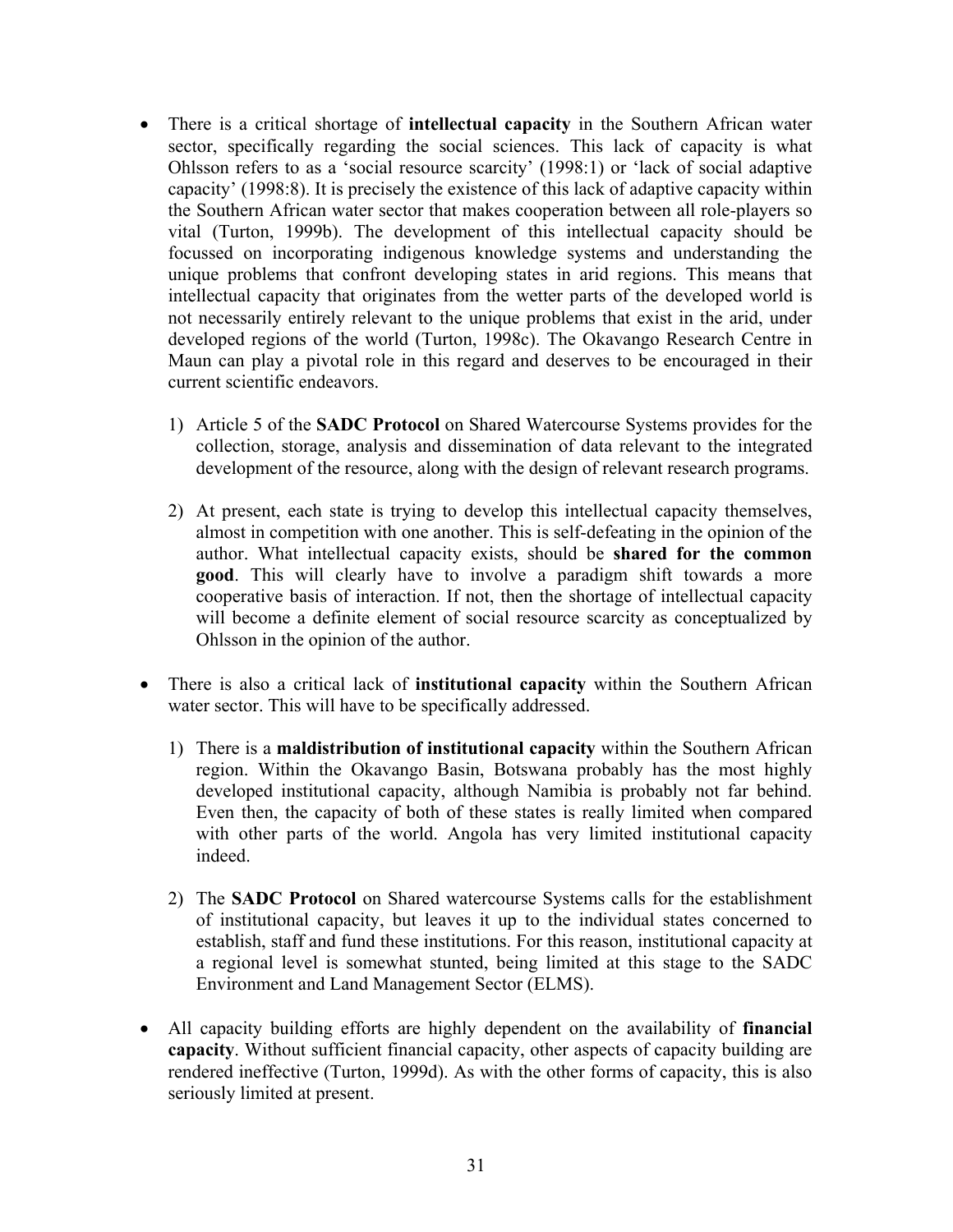1) Article six of the **SADC Protocol** on Shared Watercourse Systems notes that the financial framework for the various River Basin Management Institutions shall be annexed to the Protocol once it has been finalized. This hampers the implementation of the Protocol, as without a budgetary base, the institutional structures cannot be effectively established (Turton, 1998a:57).

#### **RESEARCH NEEDS:**

From the preceding discussion it becomes evident that there is a pressing need for wellcoordinated applied research. The following are areas that would be beneficial in the opinion of the author:

- The whole academic discipline of **hydropolitics is in its infantile stage**. There is thus a pressing need to develop this discipline further as a matter of some priority. What is needed is an emphasis on the following:
	- 1) There is a need to **define key concepts** that are the critical components of any scientific endeavor.
	- 2) Once the concepts have been defined, there is a need to develop an understanding of the **relationships that these concepts have** with one another in terms of being either independent or dependent variables.
	- 3) Once the variables have been isolated and their relationships determined, then there is a need to **develop hydropolitical models** by understanding how these variables (and other sets of variables) relate to each other.
	- 4) Finally, there is a need to study the models that are derived from different regional settings in order to determine whether there are commonalties or universal truths that exist. In other words, a **paradigm needs to be developed** over time. It is possible that the hydropolitical dynamics that exist within a given regional setting are highly dependent on specific local conditions or variables. In this case universality may not be attainable. Where universal truths have been isolated, they may be found to be so vague as to be almost meaningless. This needs to be explored further.
- The study of hydropolitics shows how interconnected the problems are. There is thus a need to encourage **interdisciplinary research**. The danger of a multidisciplinary approach is that the final study can be treated with suspicion or disdain by the intellectual purists. The need still remains for such an approach however.
	- 1) At least one of the elements of this research should be aimed at achieving a **common terminology**.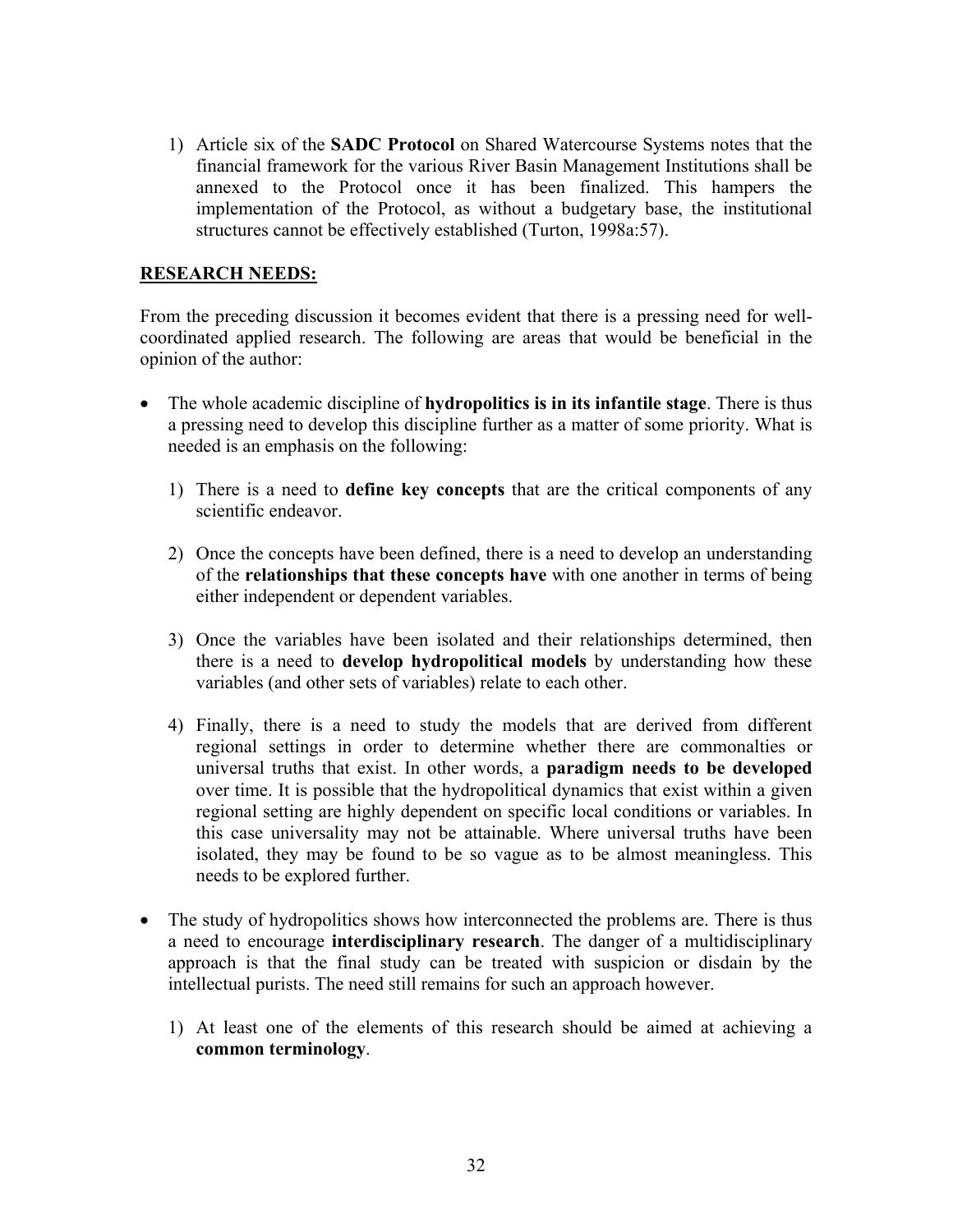- 2) The **relevance of concepts** that are already in use by other disciplines must be determined. For example, the 'inflection point' is essentially an ecological concept. It also has its value to a researcher trying to understand decision-making, as the 'inflection point' becomes one of the decision-making parameters. The problem now becomes related to the operationalization and quantification of this concept. This is currently under way in South Africa because the new National Water Act (36/98) calls for the establishment of the "reserve" which in turn needs an IFR determination to be made of any river before permits can be issued.
- 3) These concepts can then be **adapted or refined** accordingly as the appropriate hydropolitical models are being developed.
- 4) One specific case is that of **water demand management**. Work that has been done by the author (Turton, 1999c; 1999d) in this regard suggests that it is highly suited to a multidisciplinary approach as it covers a wide range of complex issues.
- The Okavango Delta case study has shown that '**thresholds**' are relevant. They are extremely difficulty to accurately detect and quantify in reality however. There are a number of types of thresholds that will probably be relevant to a profound understanding of hydropolitics. These are likely to be:
	- 1) **Political thresholds** are subtle but pertinent. The Okavango case study shows that engineers chose to consider the development of a pipeline system along the panhandle. Under normal conditions this would probably be acceptable. The planning is certainly within acceptable engineering parameters. Once the Government of Namibia chose to develop their new Okavango pipeline a political threshold was crossed. The author would argue that this took place when the Government of Botswana chose to register the Okavango Delta as a *Ramsar Site*. The issue at hand was thus elevated from the status of a normal engineering problem, to one with the status of an international political issue. It therefore fell beyond the competence of engineers alone to make the decision concerning the pipeline project, probably for the first time in their living memory.
	- 2) **Population thresholds** are also relevant and possibly easier to quantify. Both Falkenmark, (1989:114) and MacDonald *et al.*, (1990:2.25) note that Gustafsson has determined that a country would have the capacity to be self-sufficient in food production at the subsistence level based on rainfed agriculture if there is a minimum of 1 250 m<sup>3</sup>/ p / yr<sup>-1</sup>. Of significance however, this figure does not make any allowance for water availability for either industrial or irrigation demands (Evans, 1995:2.8). After studying the most successful traditional cultivation systems that history had recorded - those of eastern Asia, the Nile River basin and the Netherlands - Vaclav Smil concluded that a threshold level of 0,07 hectares of arable land per person was incapable of feeding their population on a sustainable basis without intensive use of synthetic nitrogen, phosphorous and other technological improvements. This threshold signals the transition to the vulnerability of dependence on extensive modern inputs. The crossing of this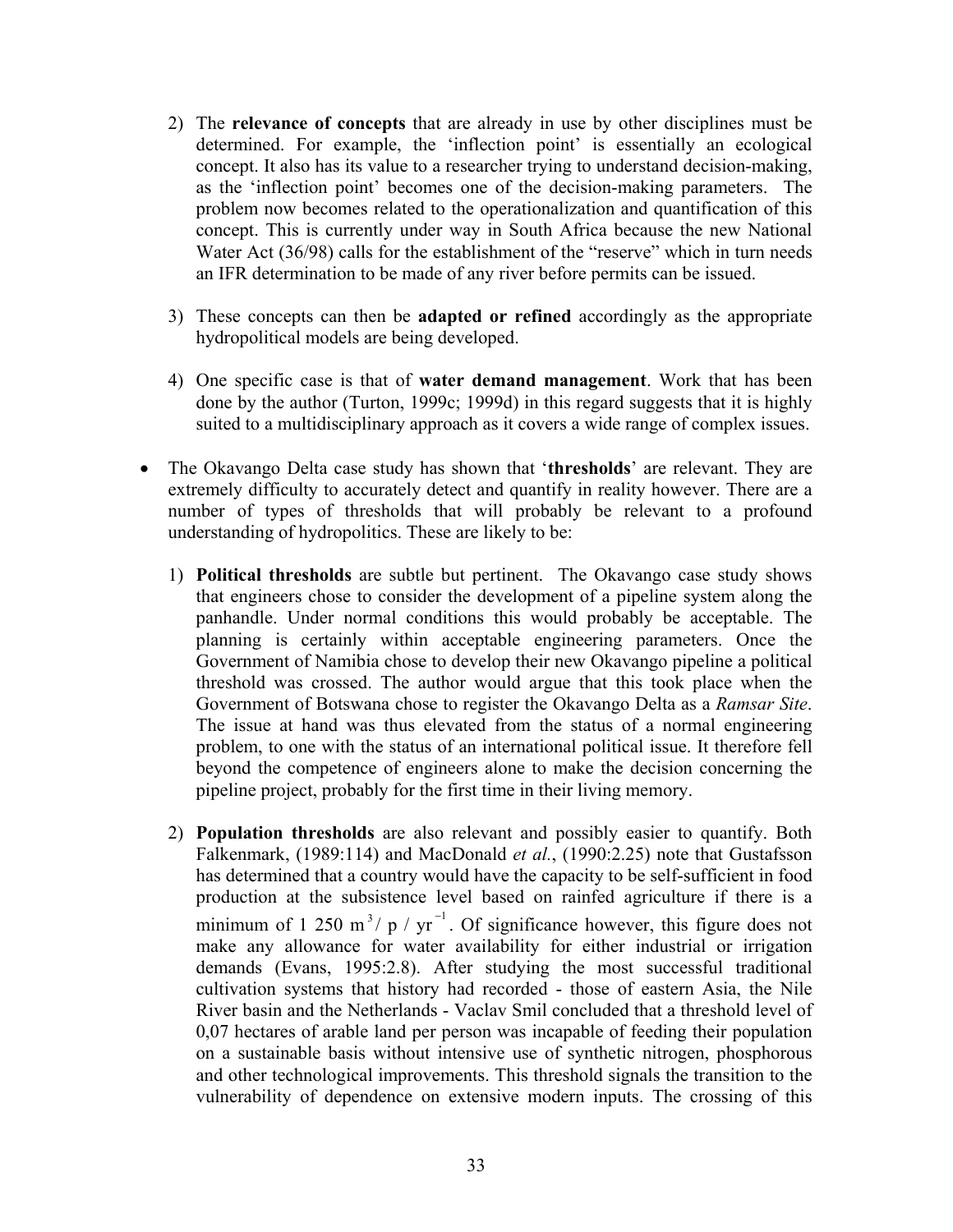threshold is seen as a permanent event without subsequent expansions in land availability or considerable decrease in population size. Ohlsson (1999) gives a detailed and chilling account of what can happen when this threshold is crossed, as in the recent case of Rwanda.

- 3) **Ecological thresholds** are known to exist between different phases of ecosystem degradation or reconstruction. Critical thresholds that are hydropolitically relevant relate to ecosystem collapse or possible revitalization.
- Given the existence of tensions between stakeholders, it is necessary to begin to develop a deeper understanding of **conflict resolution** and conflict management.
- As previously noted, the field of **water demand management** is conducive to a multidisciplinary approach. It is also probably one of the most significant issues currently emerging from the water sector in Southern Africa. The importance of this is likely to grow in direct proportion to the increase in water-scarcity. This field of research covers diverse disciplines such as economics, psychology, communications, anthropology, political science and sociology amongst others.
- Given the relevance of population growth within the overall water-scarcity debate, specific research should be targeted at quantifying and mapping out the current and future **migration patterns** of "ecological" or "environmental refugees". Attention in this regard should be given to identifying any 'thresholds' that may suddenly be crossed due to this presumably unplanned, probably drought-induced migration.

## **CONCLUSION:**

This paper has been an attempt to produce a comprehensive document that illustrates the relevance of water within the context of a developing state in an arid region. Suggestions have been made for additional research and the development of relevant intellectual capacity. The material that has been presented suggests that if the ecosystem fails, then it is catastrophic for all of those people that depend on the ecosystem for survival. A valuable lesson can be learned from the Aral Sea in this regard. Botswana has been a highly successful state within an African context. Yet this success could be short-lived unless some really critical strategic issues are adequately addressed. This will require decision-makers that are farsighted and visionary. They will have to be empowered to make the correct decisions by scientists and specialists, probably working in multidisciplinary teams. Crucial to the success of this, will be the fact that a paradigm shift needs to be made away from the existing national interest base towards a more cooperative regional approach. The important aspect to note however is the fact that sustainability means, in its most basic form, that development must take place within the constraints that the environment has posed. This can be achieved once man realizes that he cannot stand alone from the environment, and accepts that he is an integral part of the overall water landscape. In short, it involves a fundamental shift away from the "wildwest" notion of ever expanding boundaries (Wilson, 1998), to the new political economy of the spaceship earth with its life-support provider, the water landscape.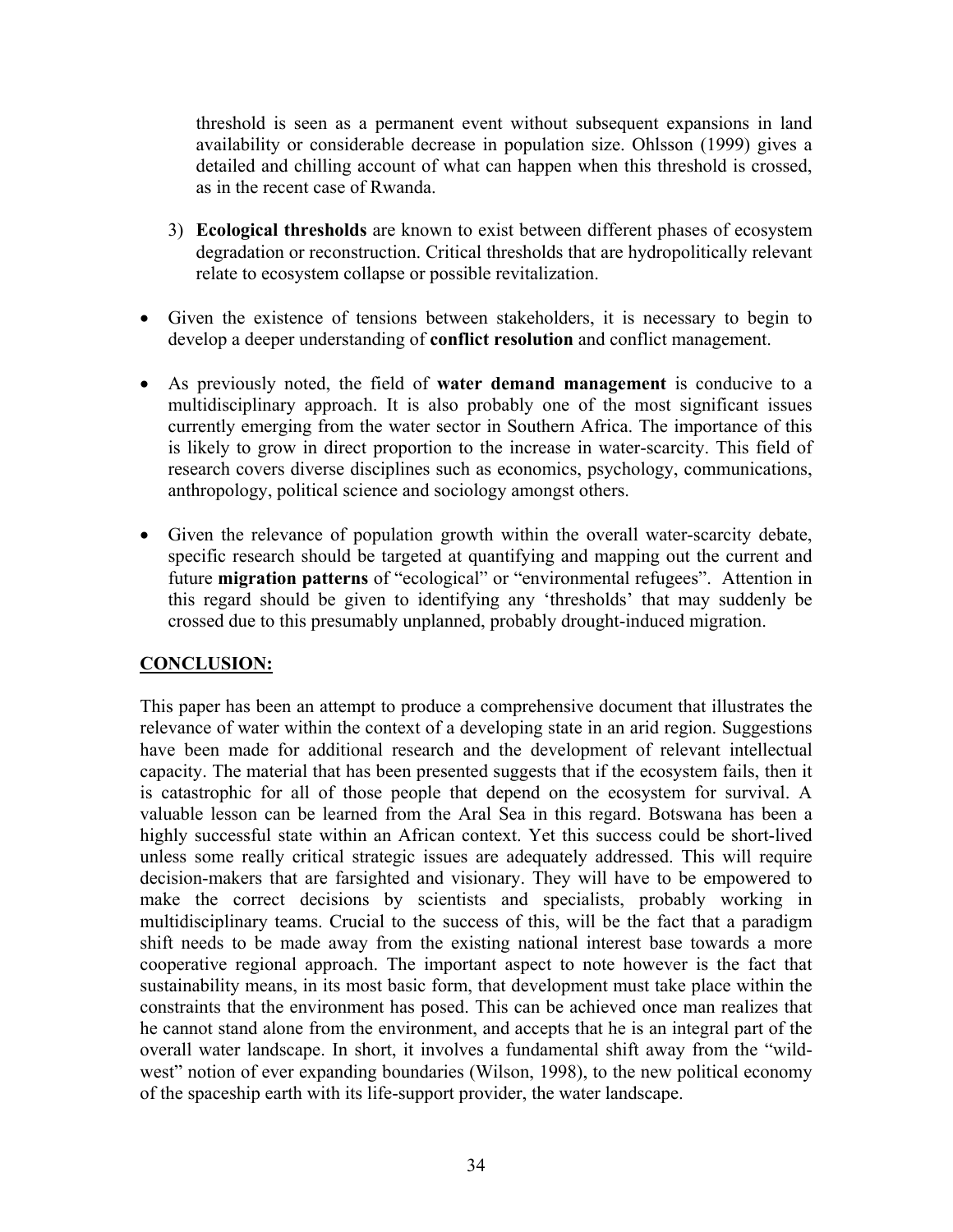#### **BIBLIOGRAPHY:**

**Arnestrand, M & Hanson, G.** 1993. *Management of Scarce Water Resources in Southern Africa. Main Report.* Sustainable Use of Water Resources (SUWAR) Report No. D3, 1993.

**Asmal, K.** 1998. Written correspondence from the South African Minister of Water Affairs and Forestry to the author regarding some recent research dated 27 October 1998.

**Barbier, E. & Homer-Dixon, T.F.** 1996. *Resource Scarcity, Institutional Adaptation and Technical Innovation: Can Poor Countries Attain Endogenous Growth?* American Association for the Advancement of Science.

**Buzan, B.** 1991. *People, States and Fear. An Agenda for International Security Studies in the Post-Cold War Era.* Harvester Wheatsheaf: London

**Conservation International.** 1996. *The Earth's Last Paradise is Under Threat*. Internet version.

**Cooke, H.J.** 1985. The Kalahari Today: A Case of Conflict over Resource Use, in *Geographical Journal,* Vol. 151; 75-85.

**Electronic Mail & Guardian**. Namibia relations get frostier with Botswana over Okavango. 28 January 1997.

**Ellery, W.N., & McCarthy, T.S.** 1994. Principles for the Sustainable Utilization of the Okavango Delta Ecosystem, Botswana, in *Biological Conservation*, Vol. 70, No. 2; 159- 168.

**Evans, T.E.** 1995. *An African Water Resources Programme Policy, Strategy and Action Plan for Water Resource Assessment.* World Meteorological Organization: Geneva

**Falkenmark, M.** 1989. The Massive Water Scarcity now Threatening Africa: Why isn't it Being Addressed? In *Ambio*, Vol. 18, No. 2; 112-118.

**Falkenmark, M. & Lindh, G.** 1993. Water and Economic Development, in Gleick, P.H. (ed.) 1993. *Water in Crisis: A Guide to the World's Water Resources*. New York: Oxford University Press

**Falkenmark, M.** 1994. The Dangerous Spiral: Near-future Risks for Water Related Ecoconflicts, in **ICRC.** 1994. *Water and War. Symposium on Water in Armed Conflicts.* Montreux, 21-23 November 1994. Geneva: International Committee of the Red Cross (ICRC).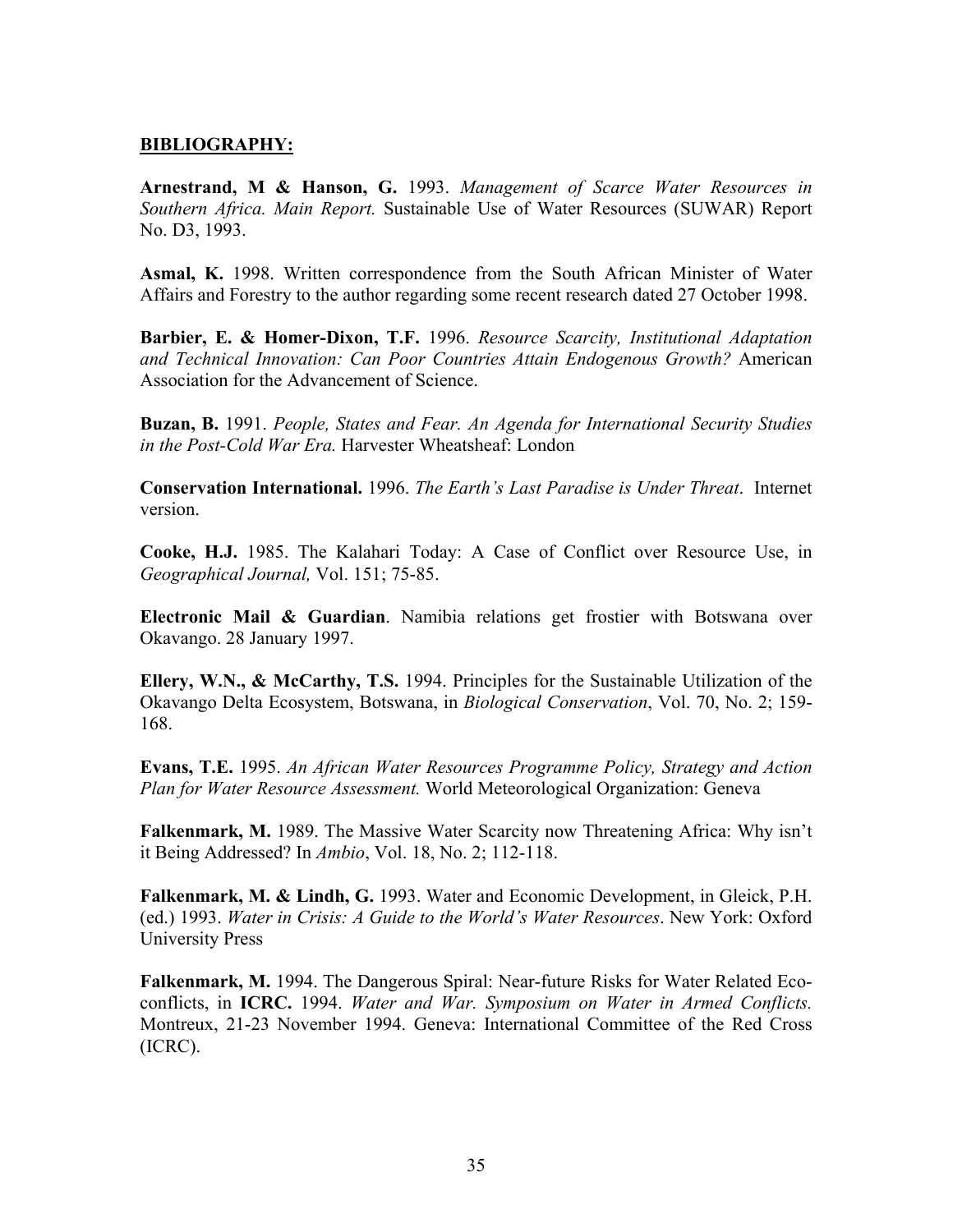Gleick, P.H. 1993. Water in the 21<sup>st</sup> Century, in Gleick, P.H. (ed.) 1993. Water in Crisis: *A Guide to the World's Water Resources.* New York: Oxford University Press.

**Hutchins, D.G., Hutton, S.M. & Jones, C.R.** 1976. The Geology of the Okavango Delta, in *Proceedings of the Symposium on the Okavango Delta and its Future Utilization.* National Museum, Gaborone. Botswana: Botswana Society.

**MacDonald, M. & Partners.** 1990. *Sub Saharan Africa Hydrological Assessment: SADCC Countries: Regional Report.* 

**McCarthy, T.S. & Ellery, W.N.** 1993. The Okavango Delta, in *Geobulletin,* Vol. 36, No. 2; 5-8.

**Micklin, P.P.** 1994. The Aral Sea Problem, in *Civil Engineering*. No. 102; 114-121.

**National Water Act**. 1998. Act No. 36 of 1998: National Water Act. Government Gazette, Vol. 398, No. 19182. Cape Town: Government Printer

**Ohlsson, L.** 1998. *Water and Social Resource Scarcity – An Issue Paper Commissioned*  by FAO/AGLW. Presented as a discussion paper for the 2<sup>nd</sup> FAO E-mail Conference on Managing Water Scarcity. WATSCAR 2.

**Ohlsson, L.** 1999. *Environment, Scarcity and Conflict: A Study of Malthusian Concerns.* Department of Peace and Development Research, Göteborg University.

**O'Keeffe, J.H., Uys, M. & Bruton, M.N.** 1992. Freshwater Systems, in Fuggle, R.F. & Rabie, M.A. (eds.) 1992. *Environmental Management in Southern Africa.* Cape Town: Juta & Co. Ltd.

**Pearce, F.** 1993. Botswana: Enclosing for Beef, in *Ecologist,* Vol. 23, No. 1; 25-29.

**Ramberg, L.** 1997(a). Problems Facing the Management of the Okavango Delta (1). In *Report of the Proceedings of the Wetlands Conference. Towards a National Policy on Wetlands*. 24-26 November 1997. Rileys Hotel, Maun, Botswana. Ministry of Local Government, Lands and Housing.

**Ramberg, L.** 1997(b). A Pipeline from the Okavango River? In *Ambio,* Vol. 26, No. 2; 129.

**Ramberg, L**. 1998. Personal communication with the author at the Okavango Research Centre, Maun on 9/10/98 while the author was on a field trip.

**Rodal, B.** 1996. *The Environment and Changing Concepts of Security. Commentary No. 47.* Ottawa: Canadian Security Intelligence Service Internet Publication.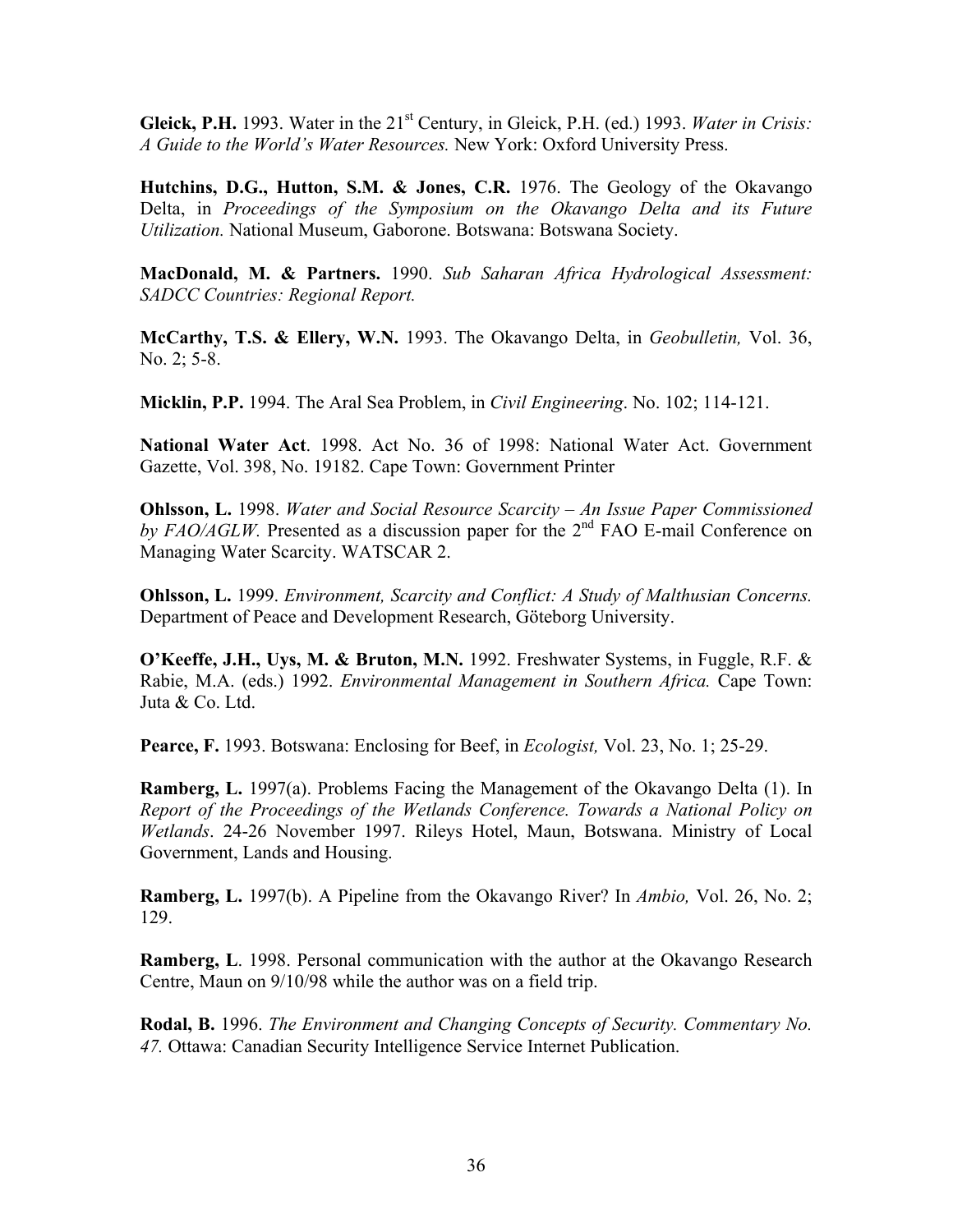**Scudder, T., Manley, R.E., Coley, R.W., Davis, R.K., Green, J., Howard, G.W., Lawry, S.W., Martz, D., Rogers, P.P., Taylor, A.R.D., Turner, S.D., White, G.F. & Wright, E.P.** 1993. *The IUCN Review of the Southern Okavango Integrated Water Development Project.* Switzerland: IUCN.

**Smith, P.A.** 1976. An Outline of the Vegetation of the Okavango Drainage Basin, in *Proceedings of the Symposium on the Okavango Delta and its Future Utilization.* National Museum, Gaborone. Botswana: Botswana Society.

**Thompson, K.** 1976. The Primary Productivity of African Wetlands, with Particular Reference to the Okavango Delta, in *Proceedings of the Symposium on the Okavango Delta and its Future Utilization.* National Museum, Gaborone. Botswana: Botswana Society.

**Turton, A.R.** 1998(a). *The Hydropolitics of Southern Africa: The Case of the Zambezi River Basin as an Area of Potential Co-Operation Based on Allan's Concept of 'Virtual Water'*. Unpublished M.A. Dissertation, Department of International Politics, University of South Africa, Pretoria, South Africa.

**Turton, A.R.** 1998(b). *The Impact of Population Pressure on the Availability of Water in Selected States of Southern Africa: Towards an Integrated Developmental Strategy.*  Paper presented at the "Water Africa '98" Conference, 30 June – 2 July, Kenyatta International Conference Centre, Nairobi, Kenya.

**Turton, A.R.** 1998(c). *The Monopolization of Access to a Critical Natural Resource: The Case of Water in South Africa.* Paper presented at the 14<sup>th</sup> International Congress of Anthropological and Ethnological Sciences, Symposium on Resource Management through Indigenous Socio-Cultural Practices, 26 July to 1 August, Williamsburg, USA. (Forthcoming in the Journal of Social Sciences, edited volume entitled *Resource Management through Indigenous Socio-Cultural Practices*. Volume unknown at the time of writing.) MEWREW Occasional Paper No. 8. School of Oriental and African Studies (SOAS), University of London.

**Turton, A.R.** 1999(a). *Impediments to Inter-State Co-Operation in International River Basin Commissions within Arid Regions: Can Existing Theory allow for Predictability?* Concept paper prepared for the Water Issues Study Group, School of Oriental and African Studies (SOAS), University of London.

**Turton, A.R.** 1999(b). *Water and State Sovereignty: The Hydropolitical Challenge for States in Arid Regions.* MEWREW Occasional Paper No. 5. Water Issues Study Group, School of Oriental and African Studies (SOAS), University of London.

**Turton, A.R.** 1999(c). *Water Demand Management (WDM): A Case Study from South Africa.* MEWREW Occasional Paper No. 4. Water Issues Study Group, School of Oriental and African Studies (SOAS), University of London. Paper prepared for the